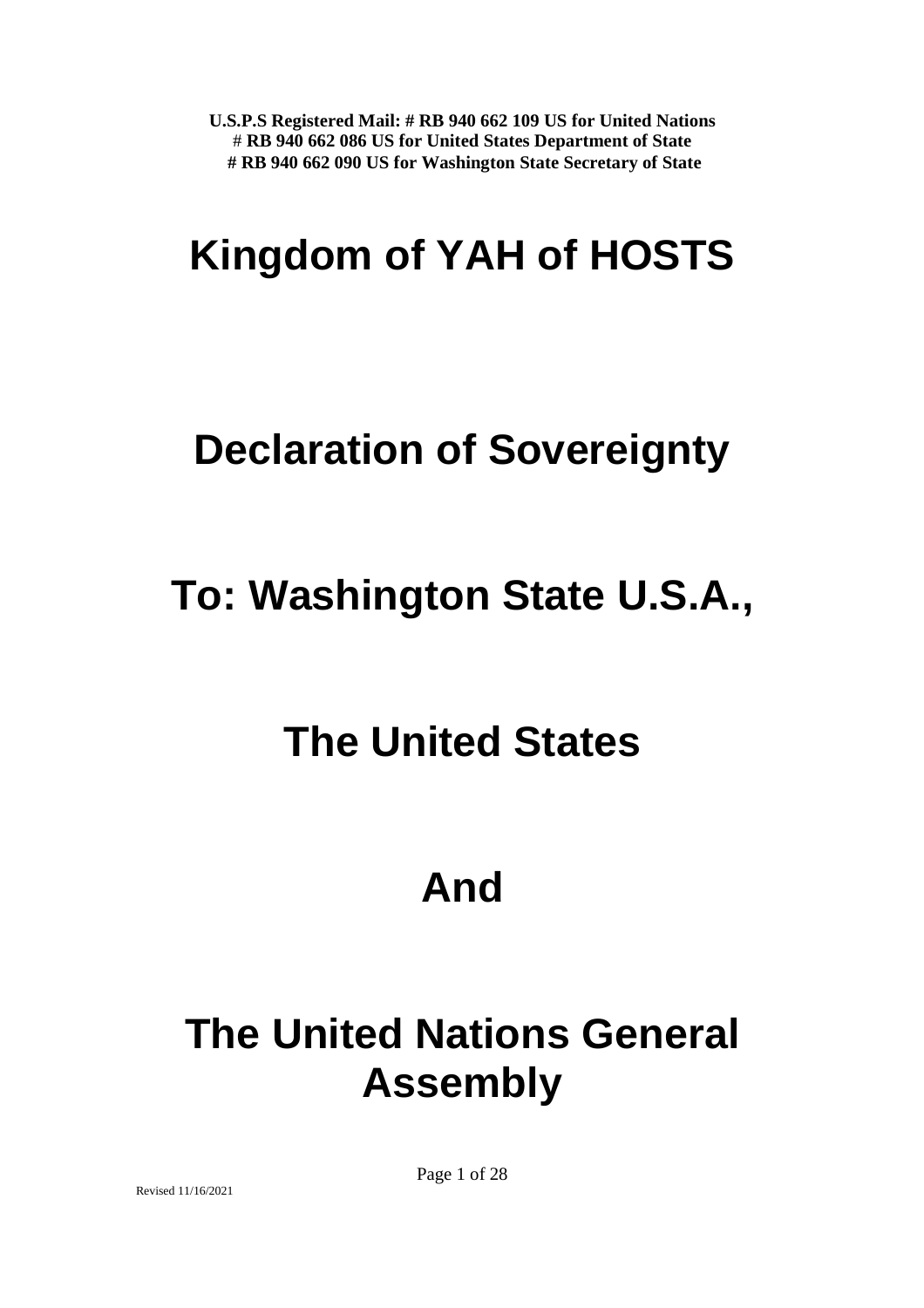## Preamble

The identity of the ancient civilization known to mankind as the Hebrew Israelite Nation had been erased from the memory of its people and remained a well guarded secret for countless years as witnessed by the Holy Scriptures and is worth quoting;

### **Psalms 83:1-8**

"For behold, Your enemies make a tumult; And those who hate You have lifted up their head. They have taken crafty council against your people, And consulted together against your sheltered (hidden) ones. They have said, "Come, and **let us cut them off from being a nation**, **that the name of Israel may be remembered no more**." For they have consulted together with one consent; They form a confederacy against You."

The renaming of the Eternal Father's people was foretold to the world in Deuteronomy 28<sup>th</sup> chapter were we would become better known by nicknames, slogans, and bywords such as Niggers, Afro-Americans, Negroes, Blacks, and much more. Not only would the true people of the Creator, Yah of Hosts, trade their national identity, but they would also lose sight of their true biblical identity in the manner of false and deceptive religious practices.

The slaves fighting for recognition of their slave masters, and the precious sacrifice of the many abolitionists of slavery, resulted eventually in the recognition of "Blacks or Negroes" as a corporate entity via the  $13<sup>th</sup>$  and  $14<sup>th</sup>$  Amendment of the Constitution of the UNITED STATES. The race of people who are commonly known as slaves transcended from direct physical slavery to financial slavery as a result of this practice. However this is not the remedy allowed by the Living Creator Yah of Hosts, as He placed His people under subjection and servitude after repeated warnings from Him that went unheeded.

Though ancient times a confederacy of nations sought to unravel the Ancient Sovereign Covenant, which is well identified in the Hebrew Scriptures. The word of Yah of Hosts clearly defines that in the Latter or end times, Yah of Hosts would set events in motion that begins the recall of His people in returning unto Him. The beginning of this process is witnessed by the enclosed, Sovereign Covenant of Yah of Hosts and *Covenant House of Yehudah* **Certificate of Acknowledgement of the Ministry. As witnessed by these two documents, the Ancient House of Israel has been re-birthed on the Sabbath day of April/Abiv 03, 2004, and is now in accordance with the customs of the Living Creator, one year /day old as of April/Abiv 03, 2005.**

**Let it be known and understood that this move to rejoin with Yah of Host, the Living Creator was not instituted in unrighteousness, or for fraudulent purposes.**

**The world community has well established teachings that the Ancient Hebrew people where the "Gentiles" or it was said that we rejected Christ so now we are also rejected. The truth of the matter is Christ was not the Savior of the Hebrew People, but the Living Creator of the Heavens and Earth, Yah of Hosts was and**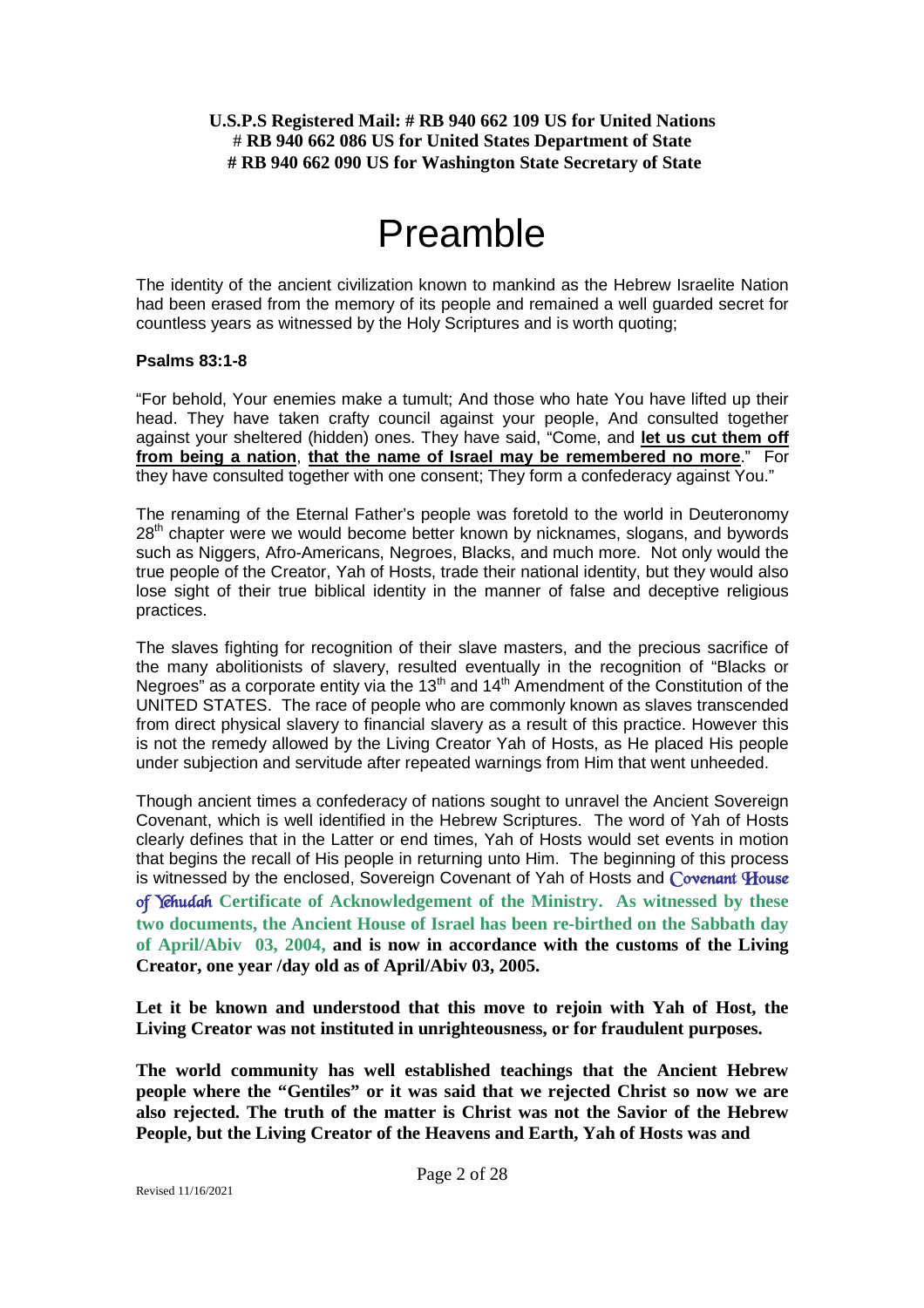**Remain unto this day, the redeemer of the Hebrew Israelite race. Make no mistake of the following scriptures taken from the Hebrew scripture which prove by the words out of the Living Creator Yah of Host's mouth, that there exists a Covenant for the people that are downtrodden, an everlasting covenant that can not be broken unless you have the power to do the following;**

### **Jeremiah 33:19-26**

19 And the word of the Yah of Hosts came to Jeremiah, saying,

20 "Thus says Yah of Hosts: 'If you can break My covenant with the day and My covenant with the night, so that there will not be day and night in their season,

21 'then My covenant may also be broken with David My servant, so that he shall not have a son to reign on his throne, and with the Levites, the priests, My ministers.

22 'As the host of heaven cannot be numbered, nor the sand of the sea measured, so will I multiply the descendants of David My servant and the Levites who minister to Me.'"

23 Moreover the word of Yah of Hosts came to Jeremiah, saying,

24 "Have you not considered what these people have spoken, saying, 'The two families which the Yah of Hosts has chosen, He has also cast them off'? Thus **they have despised My people, as if they should no more be a nation before them.**

25 "Thus says the Yah of Hosts: 'If My covenant is not with day and night, and if I have not appointed the ordinances of heaven and earth,

26 'then I will cast away the descendants of Jacob and David My servant, so that I will not take any of his descendants to be rulers over the descendants of Abraham, Isaac, and Jacob. **For I will cause their captives to return, and will have mercy on them**.'"

Jeremiah 33:19-26 19 And the word of YAH OF HOSTS came unto Jeremiah, saying,

20 Thus says YAH OF HOSTS; **If ye can break my covenant** of the day, and my covenant of the night, and that there should not be day and night in their season;

21 Then may also my covenant be broken with David my servant, that he should not have a son to reign upon his throne; and with the Levites the priests, my ministers.

22 As the host of heaven cannot be numbered, neither the sand of the sea measured: so will I multiply the seed of David my servant, and the Levites that minister unto me.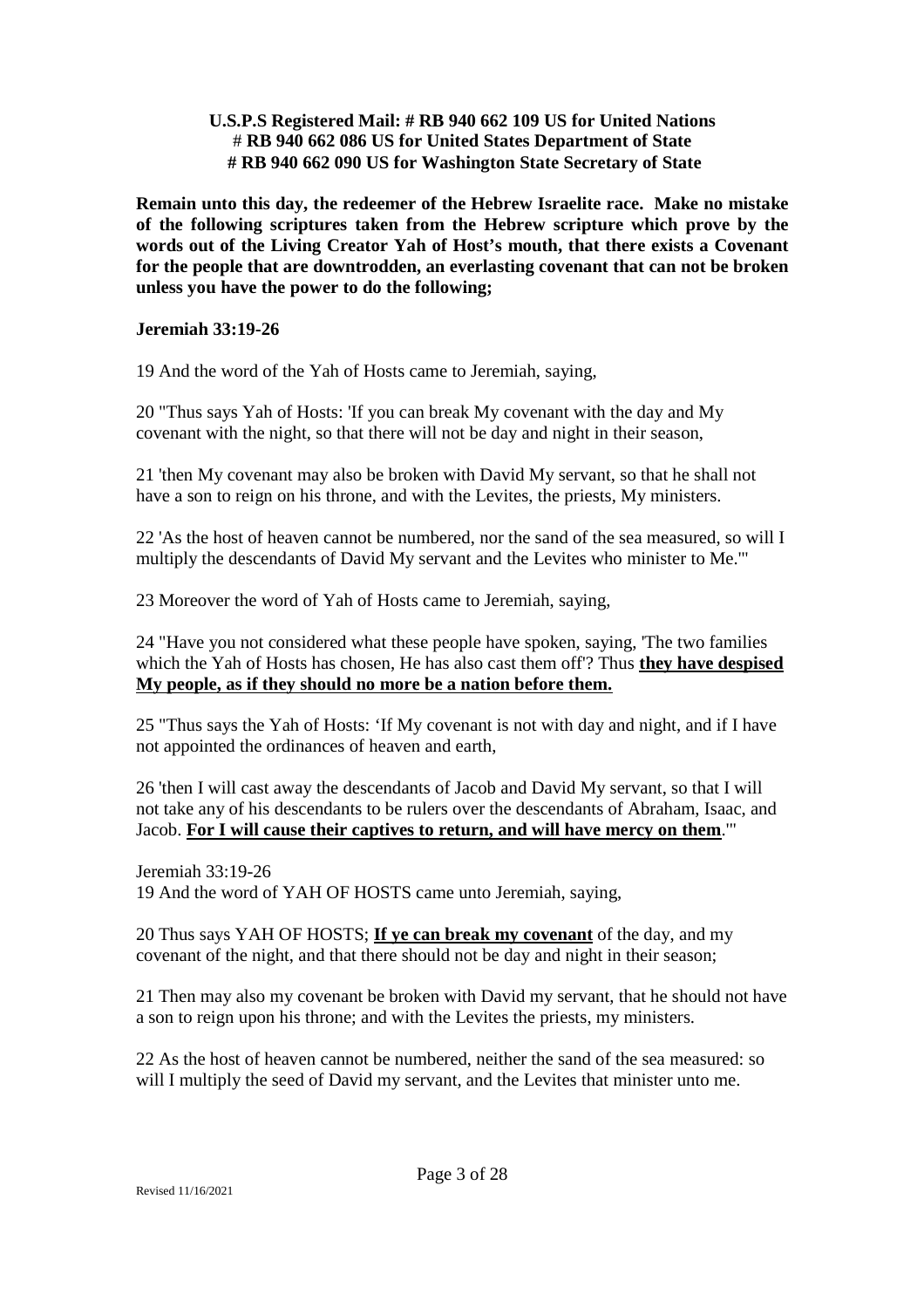23 Moreover the word of YAH OF HOSTS came to Jeremiah, saying,

24 **Considerer you not what this people have spoken**, saying, The two families which YAH OF HOSTS hath chosen, he has even cast them off? **Thus they have despised my people, that they should be no more a nation before them.**

25 Thus says YAH OF HOSTS; If my covenant be not with day and night, and if I have not appointed the ordinances of heaven and earth;

26 Then will I cast away the seed of Jacob, and David my servant, so that I will not take any of his seed to be rulers over the seed of Abraham, Isaac, and Jacob: for I will cause their captivity to return, and have mercy on them. (KJV)

In plain language, **If anyone can stop day and night from coming**, then the Sovereign Covenant of Yah of Host that exist between Yah and His people, including their descendants, can be broken.

**Yah of Hosts, I am that I am**, prescribed what His people had to do to obtain true freedom, but our people resisted, when they only had to do the following;

- 1. Give recognition to Yah of Host's name by remembering, and confessing his name to be true, as opposed to titles such as Lord, God …etcetera. (Jeremiah 23:27)
- 2. Acceptance of our punishment, another words, submit to Yah's authority and admit that we are in subjugation as a direct result of disobedience of the words of Yah of Hosts Living Creator.
- 3. Turn from the cultural practices learned while scattered amongst the nations of the world, and return to the Mosaic Law with all of their hearts and souls and reverse the effects of a foreign culture by teaching our children.

Yah of Host knew that His people would eventually cry out to him for deliverance as witnessed once again by the Holy Scriptures at;

### **Hosea 5:15**

"I will return again to My place **Till they acknowledge their offense**, Then they will seek My face; **In their affliction** they will earnestly seek Me."

### **Nehemiah 9:32-38**

"Now therefore, our God, The great, the mighty, and awesome Yah of Hosts, Who keeps covenant and mercy: Do not let all the trouble seem small before you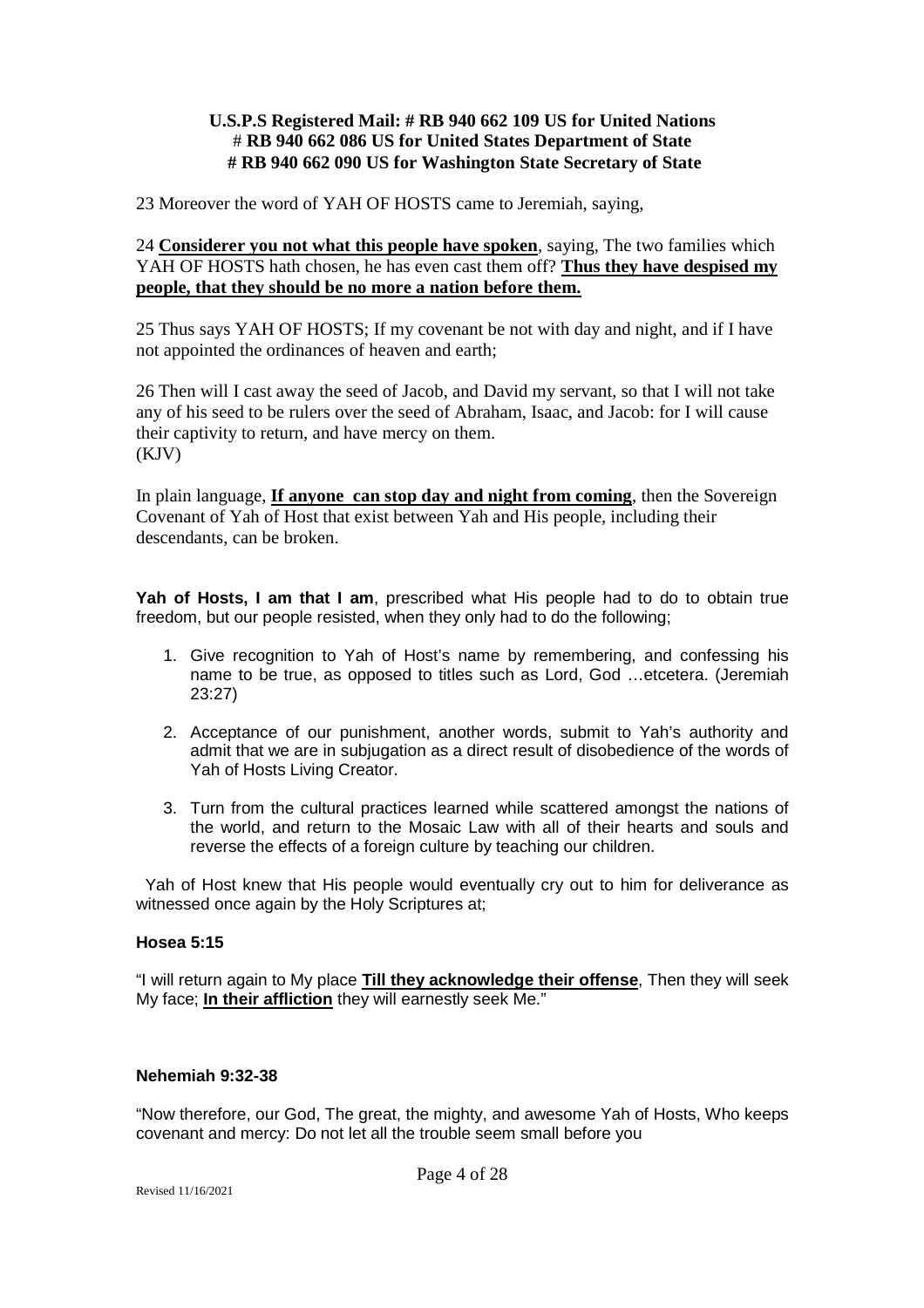That has come upon us, Our kings and our princes, our priest and our prophets, our fathers and on all Your people, from the days of the kings of Assyria until this day. However you are just in all that has befallen us; For You have dealt faithfully, But we have done wickedly. Neither our kings nor our princes,

Our priest nor our fathers, have kept Your law, Nor heeded Your commandments and Your testimonies, With which You testified against them. For they have not served You in their kingdom, or in the large and rich land which You set before them; Nor did they turn from their wicked works. Here we are, servants today! And the land that you gave to our fathers," "to eat its fruit and its bounty, Here we are servants in it!

And it yields much increase to the kings You have set over us, Because of our sins; Also they have dominion over our bodies and over our cattle At their pleasure; **And we are in great distress**."

"And because of all this, we make a **sure covenant** and write it; Our leaders, our Levites, and our priests seal it."

Be it forever noticed in the annuals of history, that all men may hear and take notice that the descendents of the ancient people, the Hebrew Israelites, also known as the 12 tribes of Israel, slaves who have been and remain, as to this very day subjugated under foreign powers, have invoked the ancient Sovereign Covenant of our forefathers; Abraham, Isaac and Jacob;

Be it therefore remembered and declared to the world as evidenced by the enclosed Sovereign Covenant of Yah of Host and the Certificate of Ministry of the *Covenant House of Yehudah*, that the ancient National House of Israel is hereby officially reborn April 3rd 2004.

Further, is it important to note that our nation has never adopted Maritime or Admiralty law in any aspect of our constitution, The great historian Josephus in his works of antiquity so attest to these facts. (Library of Congress Catalog Number 60-15405 First Kregel Publications edition 1960).

The Tribal Members of *Covenant House of Yehudah*, under the direct jurisdiction of the Kingdom of Yah of Hosts, and claim reservation of rights of access to any and all detention centers warehousing Hebrew souls, be it City, County, Federal, or Immigration detention/ correctional centers, prisons or jails. Access shall be for the purpose of offering counseling and the Sovereign Covenant of the Living Creator. Anyone of Hebrew decent accepting the covenant while they are incarcerated brings them into the bond of the covenant and under the jurisdiction of the Kingdom of Yah of Hosts.

Interference of any individual, agency, municipality, government, quasi-government, against the citizens of the Kingdom of Yah of Hosts, or the refusal to release anyone of Hebrew decent, or any interference and or prohibiting the signing of the Sovereign Covenant of Yah of Hosts, is an open invitation for Yah of Hosts to defend His honor.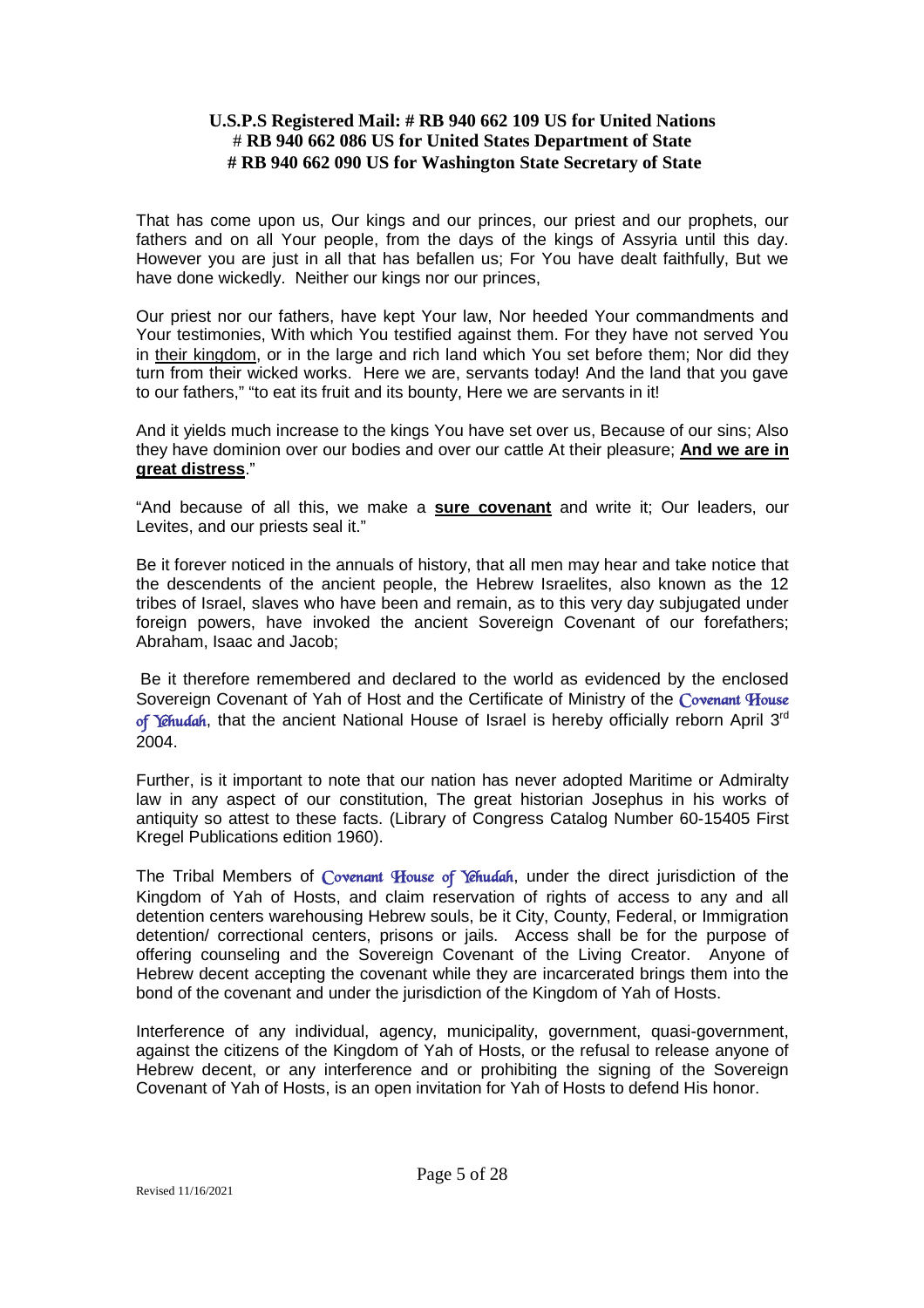And is a violation of the Kingdom of Yah of Hosts National Sovereignty, and is a reproach (insult) against the Living Creator, Yah of Hosts.

Therefore be forewarned that at Zechariah 5:1-4 a warning is given by Yah of Hosts that a flying roll (or scroll) will come and settle into the house (nation) **of the liar and the thief**, and consume the timbers and stones thereof.

### **Stay Put**

In an answer to the rebirth of the Hebrew Nation, some governments may exhort to measures as used against Japanese Americans. We can not be gathered up and put into internment camps like what was done to the Japanese. As Heirs of the Living Creator Yah of Host, who declared by His sacred word, that the whole earth and everything therein belongs to Him we are instructed by His word to remain until Yah returns to recover His people.

Yah of Host's people are Heirs and an expression of that ownership where ever the soles of their feet are at. This does not include any form of confinement whatsoever, up to and including jail, and or prison. Since we are commanded to stay put, the closest soil to repatriate to would be our domiciles, until the return of Yah of Hosts, or as established in the future as a "little sanctuary" while out of our homeland. Should a nation(s) restore our original homeland in order for us to repatriate, then under the authorization of Yah of Hosts, we would be willing to return back to our homeland, Israel.

Retaliation can not be exercised in any manner, against the Hebrew Nation anyone scheming or plotting against the people of Yah of Hosts, either covertly or overtly in any manner, willingly subjects themselves to the wrath of Yah of Hosts.

Yah of Hosts has commanded His people to meet certain criteria, and once met Yah of Hosts said that He would return and gather His people and return them back to the land of their fathers.

Please note the scriptural evidence that Yah owns the earth and that we are to wait upon Yah for the return to our land.

### **Psalms24:1**

"The Earth is Yah of Hosts and the fullness thereof; the world, and they that dwell therein."

### **Psalms 47:2**

"For Yah Most High is terrible; He is a great King over all the Earth."

### **Jeremiah 23:23, 24**

Am I Yah of Hosts at hand, says Yah, and not afar off? Can any hide himself in secret places that I shall not see him? says Yah of Hosts.

### **Psalms 66:4**

All the earth shall worship You, and shall sing to You; they shall sing to Your name. Se'lah.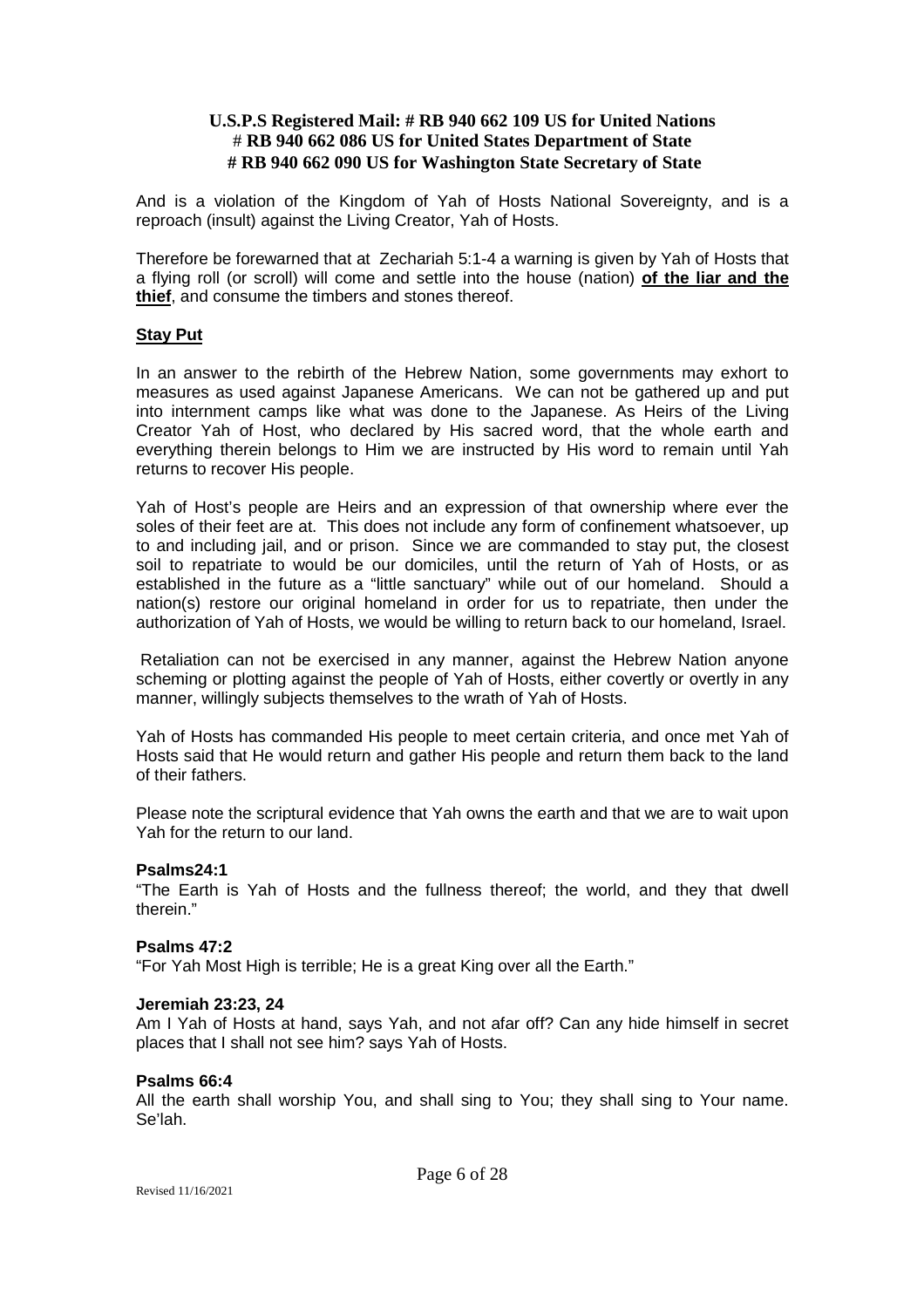### **Deuteronomy 30:3**

"That Yah your God shall turn your captivity, and have compassion upon you, and will return and gather you from all the nations, where Yah of Hosts your God has scattered you."

### **Jeremiah 3:22**

"Return you backsliding children, and I will heal your backslidings, behold we come to You; for you are Yah of Host our God." (King)

Choosing to return under the true Sovereignty given under the hand of Yah of Hosts is not a crime or punishable by capture and confinement. Any reprisal against his people is an open invitation for Yah of Hosts to defend the honor of his name against any and all peoples and nations by the prophetic word that proceeded out of his mouth.

**Yah of Hosts, I am that I am**, prescribed what His people had to do to obtain true freedom, but our people resisted, they only had to do the following;

- Give recognition to his name by confessing his true name, as opposed to titles such as God, Lord,…etcetera.
- Acceptance of our punishment, in other words, admit that we are in subjugation as a direct result of disobedience of the words of Yah of Hosts the Living Creator.
- Turn from the cultural practices learned while scattered amongst the nations of the world, and return to the Mosaic Law with all of our hearts and souls, and reverse the effects of a foreign culture by teaching our children.
- Treat each other in a manner that professes love towards one another.

Yah of Host knew that His people would eventually cry out to him for deliverance as witnessed once again by the Holy Scriptures at;

### **Hosea 5:15**

"I will return again to My place **Till they acknowledge their offense**, Then they will seek My face; **In their affliction** they will earnestly seek Me."

### **Nehemiah 9:32-38**

"Now therefore, our God, The great, the mighty, and awesome Yah of Hosts, Who keeps covenant and mercy: Do not let all the trouble seem small before You that has come upon us, Our kings and our princes, our priest and our prophets, our fathers and on all Your people, from the days of the kings of Assyria until this day. However you are just in all that has befallen us; For You have dealt faithfully, But we have done wickedly. Neither our kings nor our princes,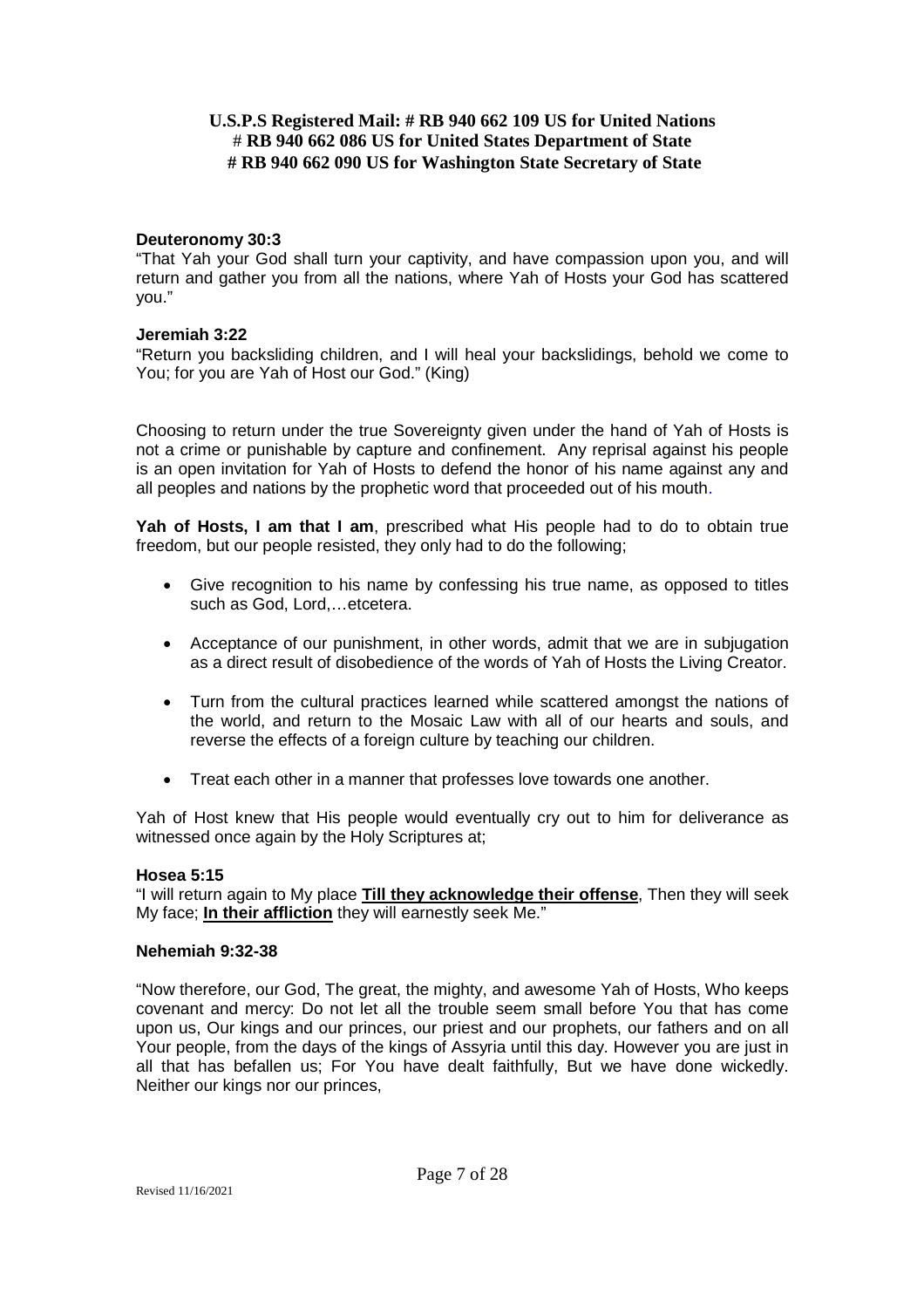Our priest nor our fathers, have kept Your law, Nor heeded Your commandments and Your testimonies, With which You testified against them. For they have not served You in their kingdom, or in the large and rich land which You set before them; Nor did they turn from their wicked works. Here we are, servants today! And the land that you gave to our fathers," "to eat its fruit and its bounty, Here we are servants in it!

And it yields much increase to the kings You have set over us, Because of our sins; Also they have dominion over our bodies and over our cattle at their pleasure; **And we are in great distress**."

"And because of all this, we make a **sure covenant** (Sovereign Covenant of Yah of Hosts) and write it; Our leaders, our Levites, and our priests seal it."

Be it forever noticed in the annuals of history, that all men may hear and take notice that the descendents of the ancient people, the Hebrew Israelites, also known as the 12 tribes of Israel, slaves who have been and remain, as to this very day subjugated under foreign powers, have invoked the ancient Sovereign Covenant of our forefathers; Abraham, Isaac and Jacob;

Be it therefore remembered and declared to the world as evidenced by the enclosed Sovereign Covenant of Yah of Host and the Certificate of Ministry of the *Covenant House of Yehudah*, that the ancient National House of Israel is hereby officially reborn April 3rd 2004.

Further, is it important to note that our nation has never adopted Maritime or Admiralty law in any aspect of our constitution, the great historian Josephus in his works of antiquity, so attest to these facts. (Library of Congress Catalog Number 60-15405 First Kregel Publications edition 1960).

We are issuing an immediate stay of execution for all Hebrew Israelite citizens **in any and all places commonly known as death row**, because we have not declined jurisdiction, and to provide As Advocates for the Hebrew Nation. Our Judicial Tribal Council claim reservation of all rights, and all rights are reserved in accessing active lists of detainees whether incarcerated or held on probationary status, whether City, County, State, Federal, Immigration, and or any detention centers.

We reserve the right of passage in order to have "open and clear" access to these Hebrew Souls without hindrance at point of entry into said facilities; this includes facilities not yet identified. Our Tribal Council of Elders/Advocates shall reserve and exercise all rights under "National Sovereignty." Access to detainees shall be for counseling, advocacy and representation, and presentation of the Sovereign Covenant, and for matters necessary for governmental function.

The Tribal Council Members or Representatives under the direct jurisdiction of the Kingdom of Yah of Hosts, claim reservation of rights to have access to all court filings, cases, hard copy documentation, electronic devices, all media, transcripts, tape recordings, videos, pictures, drawings, in order to review case by case incidents supposedly committed by any member of the Kingdom of Yah of Hosts. All city, state, county, federal, or judicial record keeping systems including, immigration detention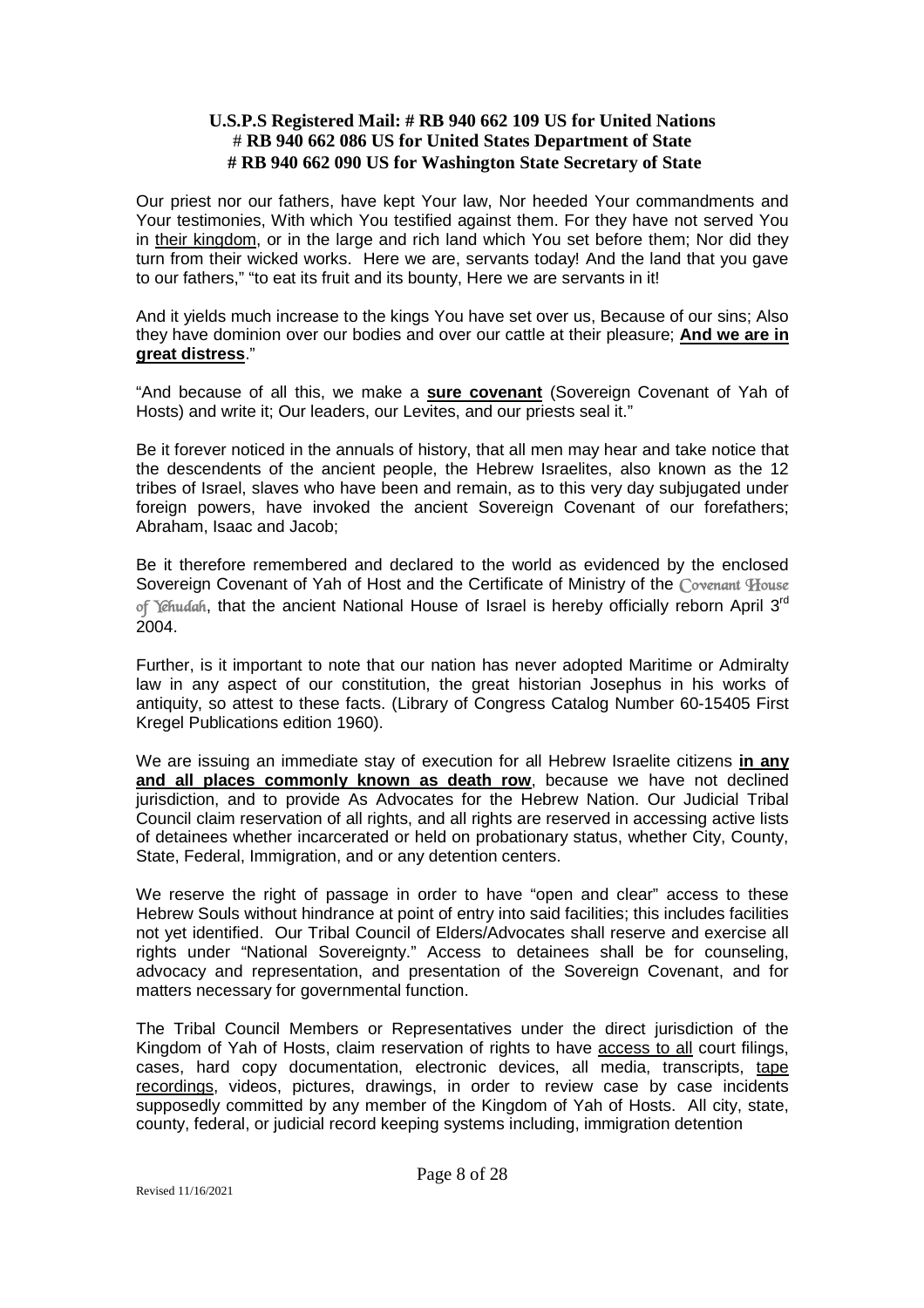Centers, this would include any and all adult, juvenile correctional/detention centers, and half-way housing programs for prisoners in transition. This includes, shelter systems, and hospitals. All such facilities shall "adhere" to and shall not interfere with Tribal Judicial protocol and investigations conducted by the Kingdom of Yah of Hosts, Yah of Hosts grants this opportunity to live by His laws, to be represented by his appointed Tribal Members and Council Representatives and reserve all rights to raise issue against unrighteousness, and to seek assistance according to the Laws of the Living Creator Yah of Hosts; but is not limited in no manner from seeking assistance, or pressing any claim whatsoever in the World Court, or seek redress in the International Community

The Kingdom of Yah of Host's National Flag pictured herein is made under authority of **Psalms 60:4**

"You have given a banner (flag) to those who fear You, That it may be displayed because of the truth."

### **Authority**

We are enabled to exercise this historic document because we were never realized in any capacity, in the eyes of the world, especially in the UNITED STATES and the United States of America, commonly known as the "50 Sovereign States" as anything other

than "property and chattel." This is witnessed by the famous  $\bold{Dred}$   $\bold{Scott.}$ 

## Plaintiff in error, v. John F. A. Sandford.

Supreme Court of the United States

60 U.S. 393; 15 L. Ed. 691

December, 1856 Term

Which remains as Law on the books of the Supreme Court of the United States

Further;

We are not of African decent, the Continent know known as Africa was renamed from Ethiopia because of the conquest and subjugation of the famous ROMAN GENERAL NAMED PUBLIUS CORNELIUS SCIPIO, **AFRICA**NUS HIS NICKNAME.CAME FROM HIM **DEFEATING HANNIBAL** (A BLACK MAN) WHO AT ONE TIME MARCHED OVER THE MOUNTAIN RANGE OF THE ALPS WITH AROUND 40 ELEPHANTS AND THOUSANDS OF SOLDIERS TO DEFEAT THE ROMANS IN A MAJOR BATTLE AT ROME.

**HANNIBAL** was later defeated by PUBLIUS CORNELIUS SCIPIO at the BATTLE OF ZAMA (202 B.C), an ancient village in Northern Africa in what is now **Tunisia.**

The proper name of **Africa should be Ethiopia**. To claim African decent is to agree and accept that we are conquered since this name is not the name of origin, but of which is a name induced upon all concerned as a trophy of conquest. PUBLIUS CORNELIUS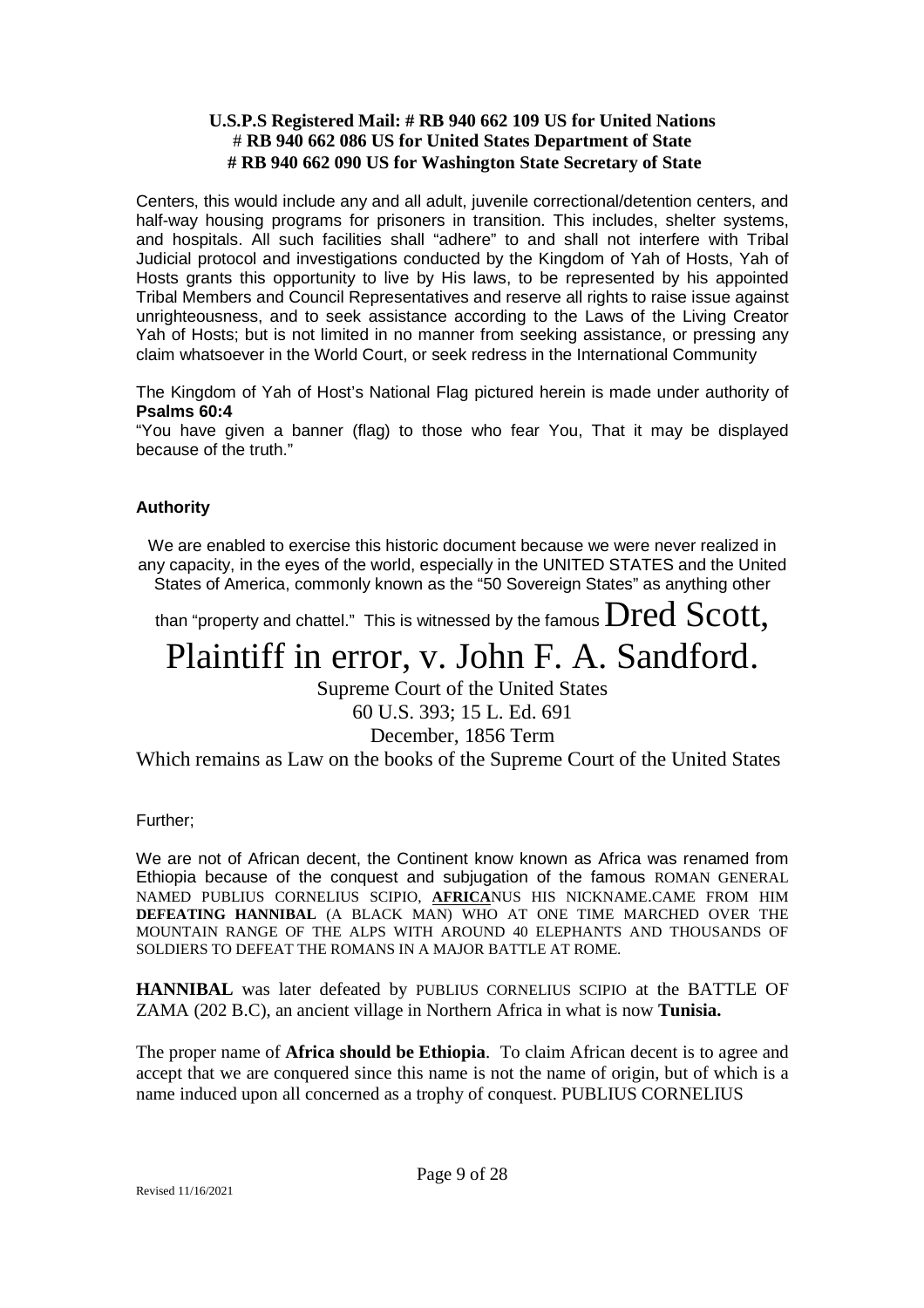SCIPIO, nicknamed Africanus, is not the progenitor of the Hebrew Nation; Yah of Hosts is and has never relinquished title of his inheritance. Please note:

Isaiah 50:1

"Show me the bill of your mother's divorcement"

The Kingdom of Yah of Hosts is governed by the Law of Yah of Host, more commonly known as The Torah. The Law of Moses and not Noahide/Noahchide law is what the Hebrew Israelite people are commanded to keep and observe.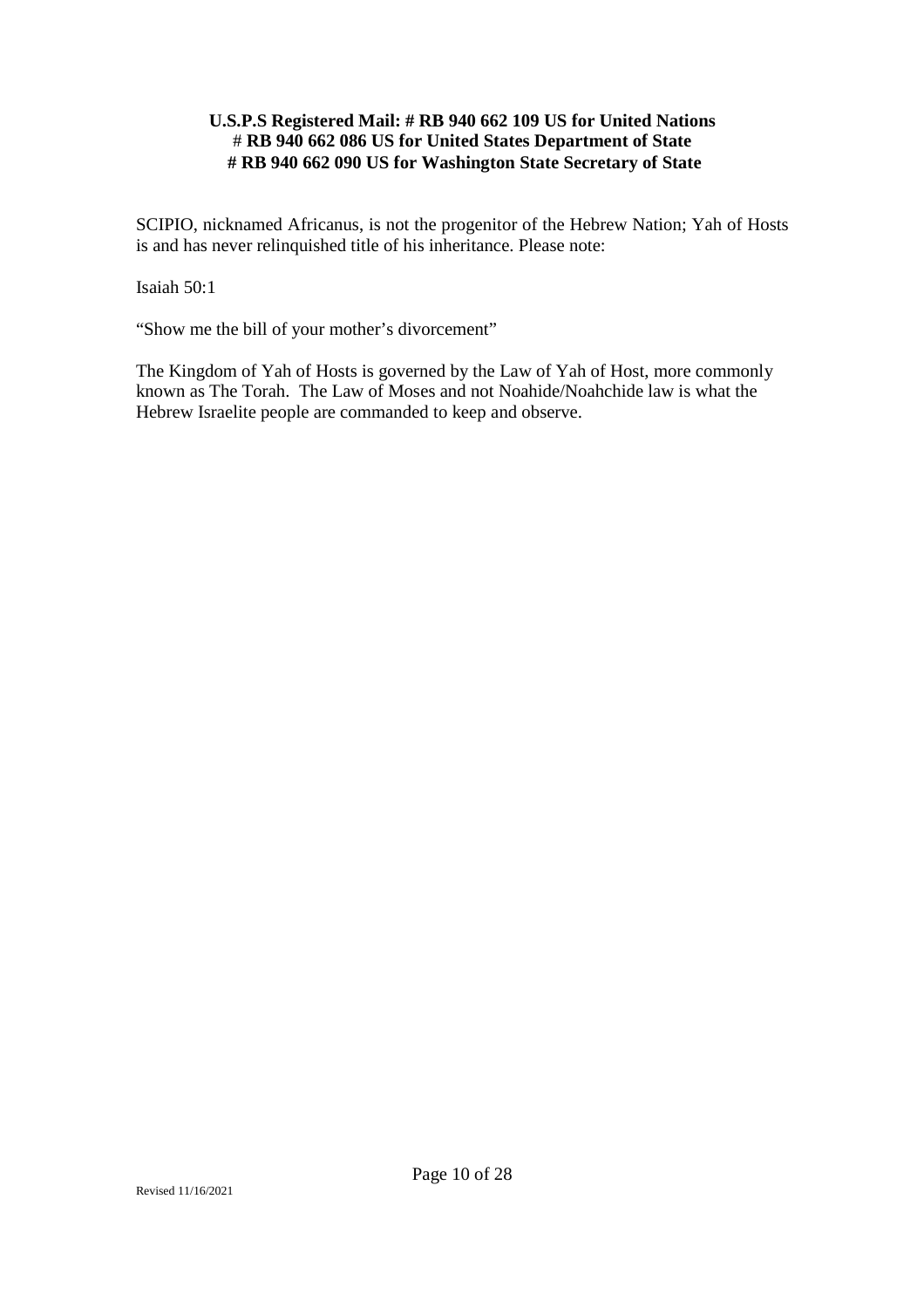## **Kingdom of YAH of HOSTS**

Ambassador Michael Israel  $C/O$  1007 South 21<sup>st</sup> Street Tacoma Washington 98405 (253) 383-3022

### **State of Washington March 28, 2005**

Mr. Sam Reed, Secretary of State 520 Union Avenue SE Olympia Washington, 98504 (360) 902-4151

Dear Secretary of State Reed,

I would like to announce myself to you. I am Ambassador Michael Israel Authorized Representative of the Kingdom of YAH of HOSTS,

The following information is provided as a courtesy to Washington State and to your office regarding the Kingdom of YAH of HOSTS,

Be advised the *Covenant House of Yehudah*, our unincorporated non domestic Sanctuary, is not part of any movement national or in the world that advocates violence, or forcible overthrow of Washington State or any government.

The documentation provided herein, speaks for itself. Our goals enclosed are for reference and informational purposes only, as we consider ourselves neutral in the affairs of other countries, and or nations.

This packet of information also serves as our declaration of intent and Sovereignty as Granted by the Supreme /ruler of the universe, YAH OF HOSTS, YHWH,  $\overline{J}$  $\overline{J}$ .

Please be advised that the seal in the right hand corner of this letter is the official seal of the Kingdom of YAH of HOSTS, Ambassador, and has been recorded in Pierce County Auditor's Office, and with James Orlando, Presiding Judge Pierce County Superior Court. (See enclosed proof of service)

Sincerely,

Michael Israel CC: File Kofi A. Annan, United Nations Secretary General **Official Seal Enclosures**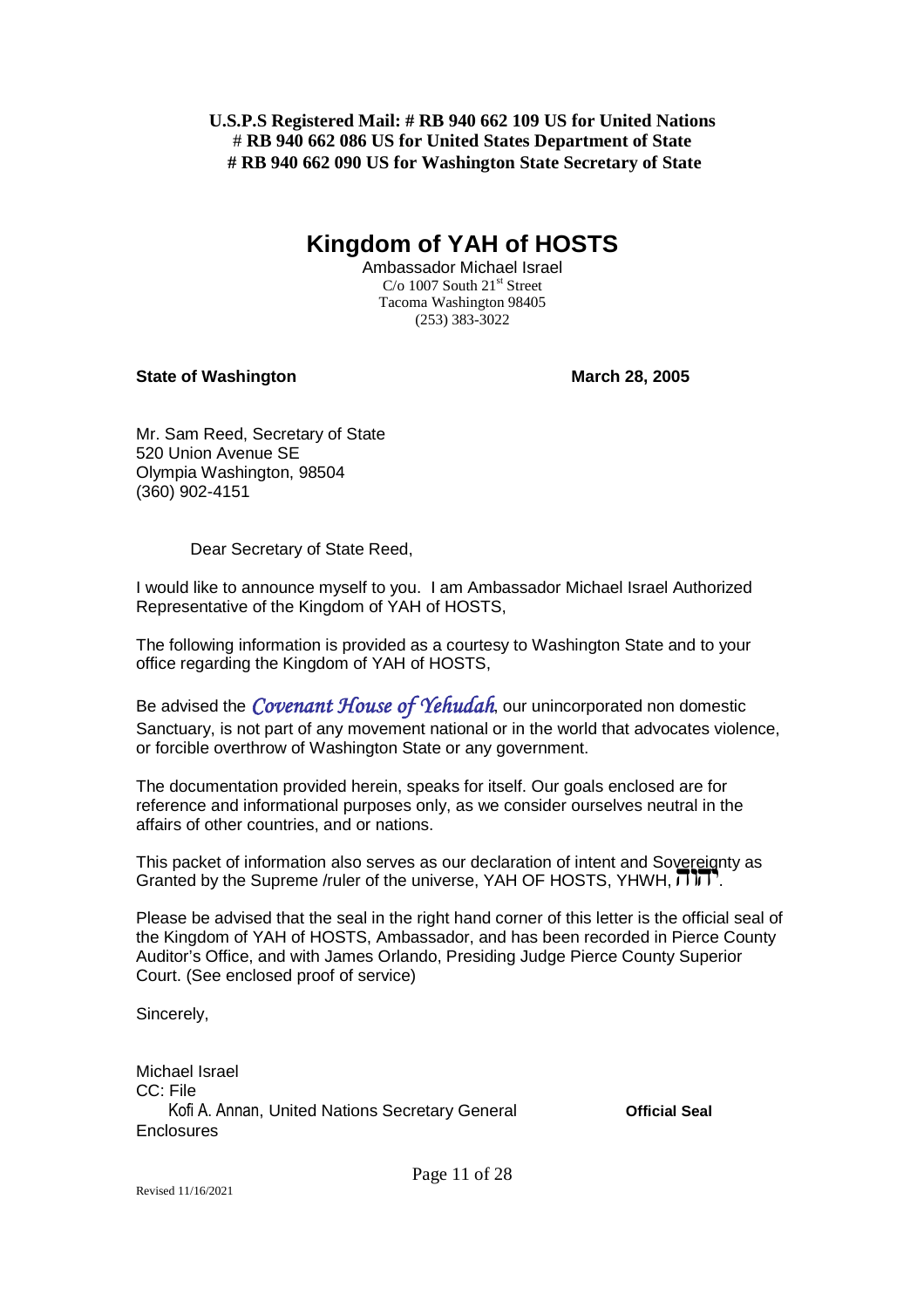**Kingdom of YAH of HOSTS**

Ambassador Michael Israel  $C/O$  1007 South  $21<sup>st</sup>$  Street Tacoma Washington 98405 (253) 383-3022

**March 28th 2005**

### **United States Department of State**

Condoleezza Rice, Secretary of State 2201 C Street NW Washington D.C. 20520

Dear Secretary Rice,

It is with extreme pleasure and gratitude to Yah of Hosts, the Living Creator that I introduce myself to you and send this packet of greetings and declarations of the newly reborn Nation of Hebrew Israelites under the Kingdom of YAH OF HOSTS.

The ancient Nation of Israel exiled in servitude across the globe has initiated the rebirth of the Hebrew Nation by Sovereign Covenant on April 3rd 2004 in Tacoma Washington United States of America. (Copy enclosed)

The Tribal Directors under authority of the Holy Hebrew writings have reinstituted the long awaited joining with the Supreme Creator of the Universe, Yah of Hosts, Living Creator.

*Covenant House of Yehudah* is a congregation operating under the jurisdiction of the Kingdom of Yah of Hosts in an unincorporated and non-domestic capacity.

*Covenant House of Yehudah* HEREWITH FURTHER PROCLAIMS: The intent of *Covenant House of* Yehudah is for living in peace with all men as Citizens of the Kingdom of YAH OF HOSTS; May all men know that Covenant *House of Yehudah* is not involved in any manner with any disputes, conflicts, controversies, wars, war powers, or declarations of war involving any governments, living beings, religions, associations, corporations, or entities of any nature whatsoever. The peaceful standing of *Covenant House of Yehudah* as a neutral, non-belligerent, non-combatant in the Kingdom of YAH OF HOSTS is openly proclaimed by use of Kingdom of Yah of Host's, *Covenant House of Yehudah,* **(Tribe of Judah)** flag as a peculiar Member of the Kingdom of YAH OF HOSTS.

This packet of information serves as our official declaration of Sovereignty and as a courtesy to your agency and or government(s).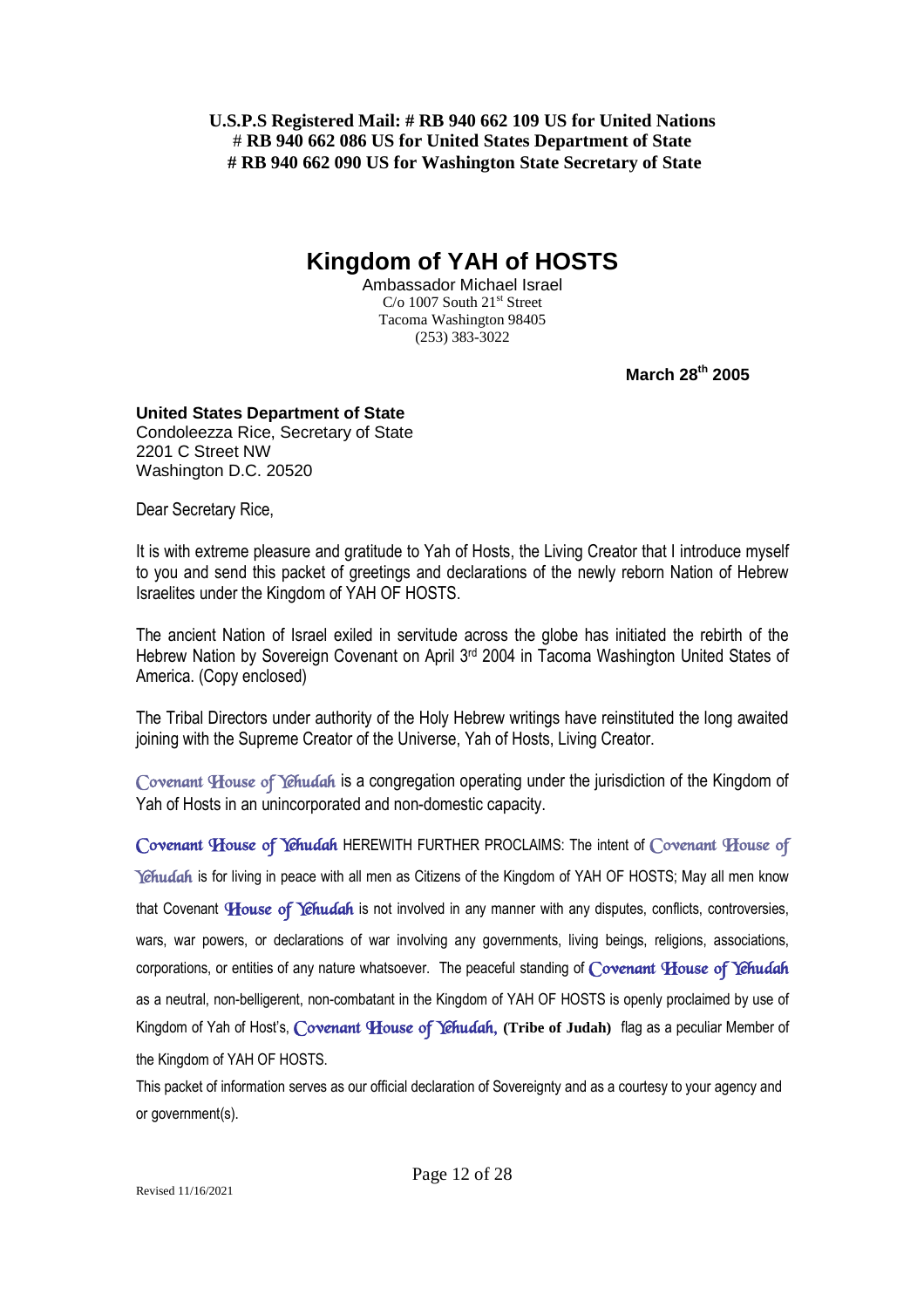We extend our blessings of peace and posterity to all men near or far. My office is at your service should there be further information or correspondence needed.

Sincerely,

Ambassador Michael Israel

CC: File

Honorable Sam Reed, State of Washington Secretary Of State Kofi A. Annan, Secretary General United Nations General Assembly

**Official Seal**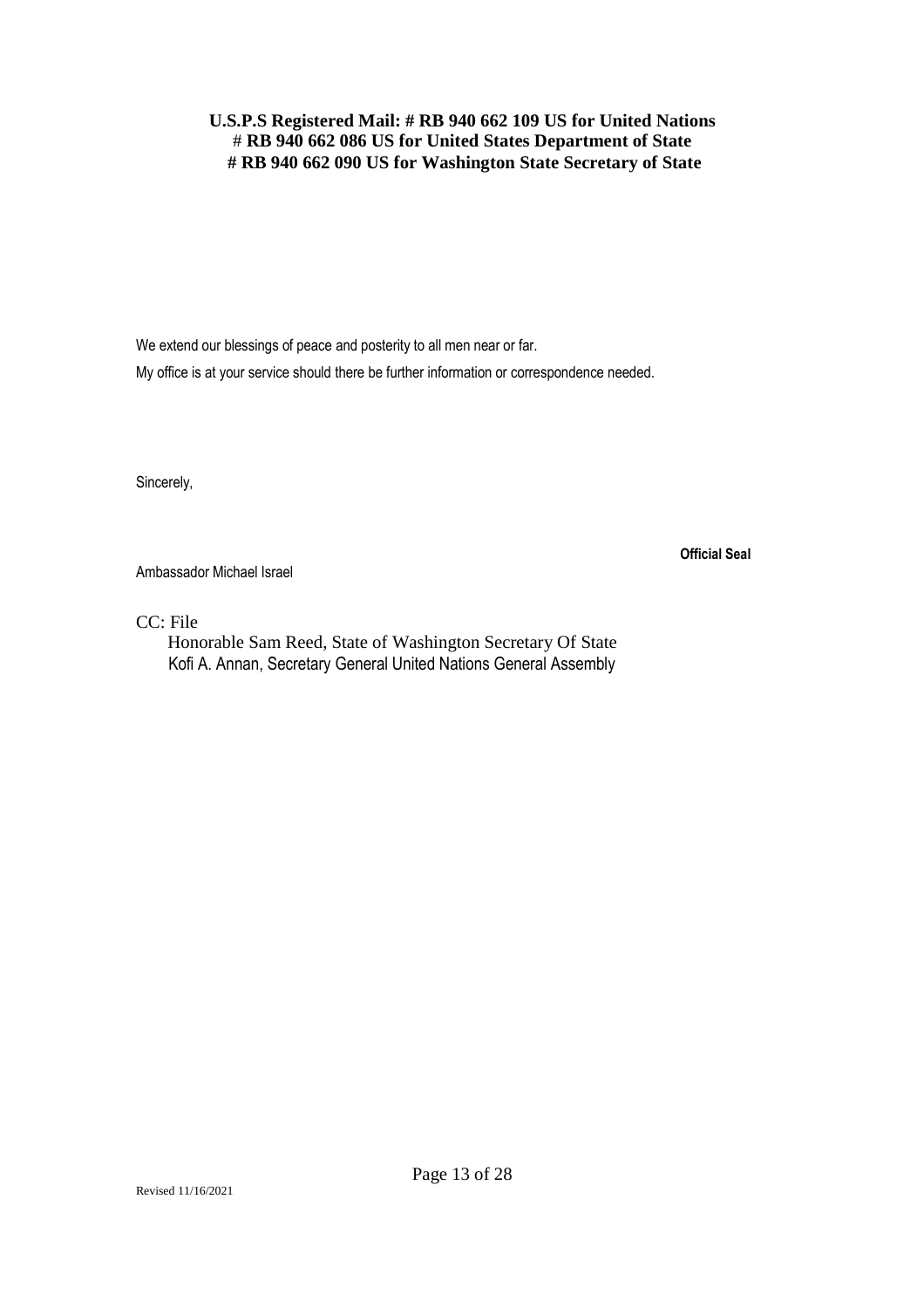### **Kingdom of YAH OF HOSTS**

Ambassador Michael Israel  $C/O$  1007 South 21<sup>st</sup> Street Tacoma Washington 98405 (253) 383-3022

**March 28, 2005**

UN Headquarters Attention: **Kofi A. Annan, Secretary General** First Avenue at 46th Street New York, NY 10017

Dear Secretary General Annan,

It is with extreme pleasure and gratitude to Yah of Hosts, the Living Creator that I introduce myself to you and send this packet of greetings and declarations of the newly reborn Nation of Hebrew Israelites under the Kingdom of YAH OF HOSTS.

The ancient Nation of Israel exiled in servitude across the globe has initiated the rebirth of the Hebrew Nation by Sovereign Covenant on April 3rd 2004 in Tacoma Washington United States of America. (Copy enclosed)

The Tribal Directors under authority of the Holy Hebrew writings have reinstituted the long awaited joining with the Supreme Creator of the Universe, Yah of Hosts Living Creator.

*Covenant House of Yehudah* is a congregation operating under the jurisdiction of the Kingdom of Yah of Hosts in an unincorporated and non-domestic capacity.

*Covenant House of Yehudah* HEREWITH FURTHER PROCLAIMS: The intent of *Covenant House of Yehudah* is for living in peace with all men as Citizens of the Kingdom of YAH OF HOSTS; May all men know that Covenant *House of Yehudah* is not involved in any manner with any disputes, conflicts, controversies, wars, war powers, or declarations of war involving any governments, living beings, religions, associations, corporations, or entities of any nature whatsoever. The peaceful standing of *Covenant House of Yehudah* as a neutral, non-belligerent, non-combatant in the Kingdom of YAH OF HOSTS is openly proclaimed by use of Kingdom of Yah of Host's, *Covenant House of Yehudah,* **(Tribe of Judah)** flag as a peculiar Member of the Kingdom of YAH OF HOSTS.

This packet of information serves as our official declaration of Sovereignty and as a courtesy to your agency and or government(s).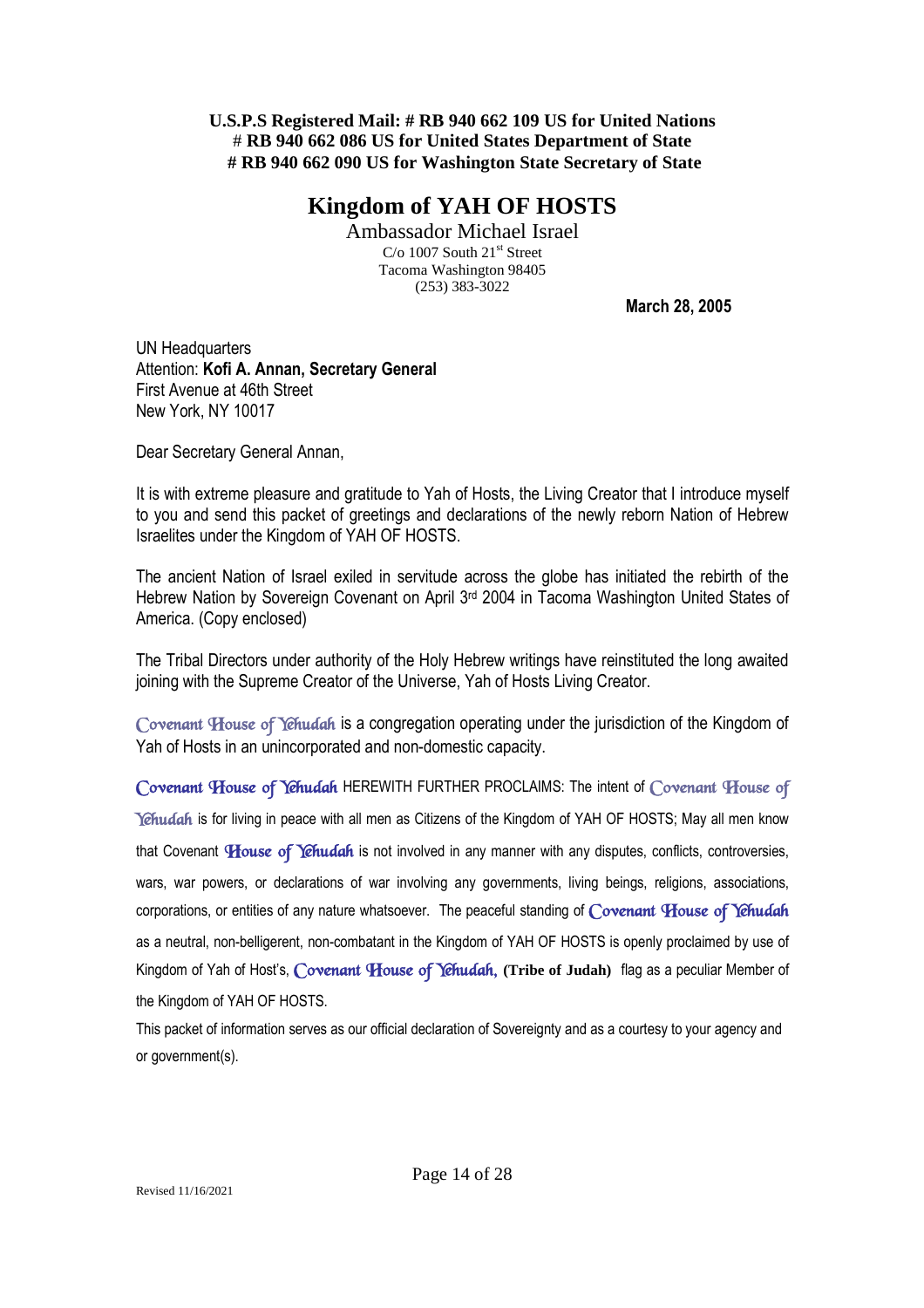We extend our blessings of peace and posterity to all men near or far.

My office is at your service should there be further information or correspondence needed.

Sincerely,

**Official Seal**

Ambassador Michael Israel

CC: File

Honorable Sam Reed, State of Washington Secretary Of State **United States Department of State** Condoleezza Rice, Secretary of State

Enclosures: One (1) Kingdom of Yah of Hosts National Flag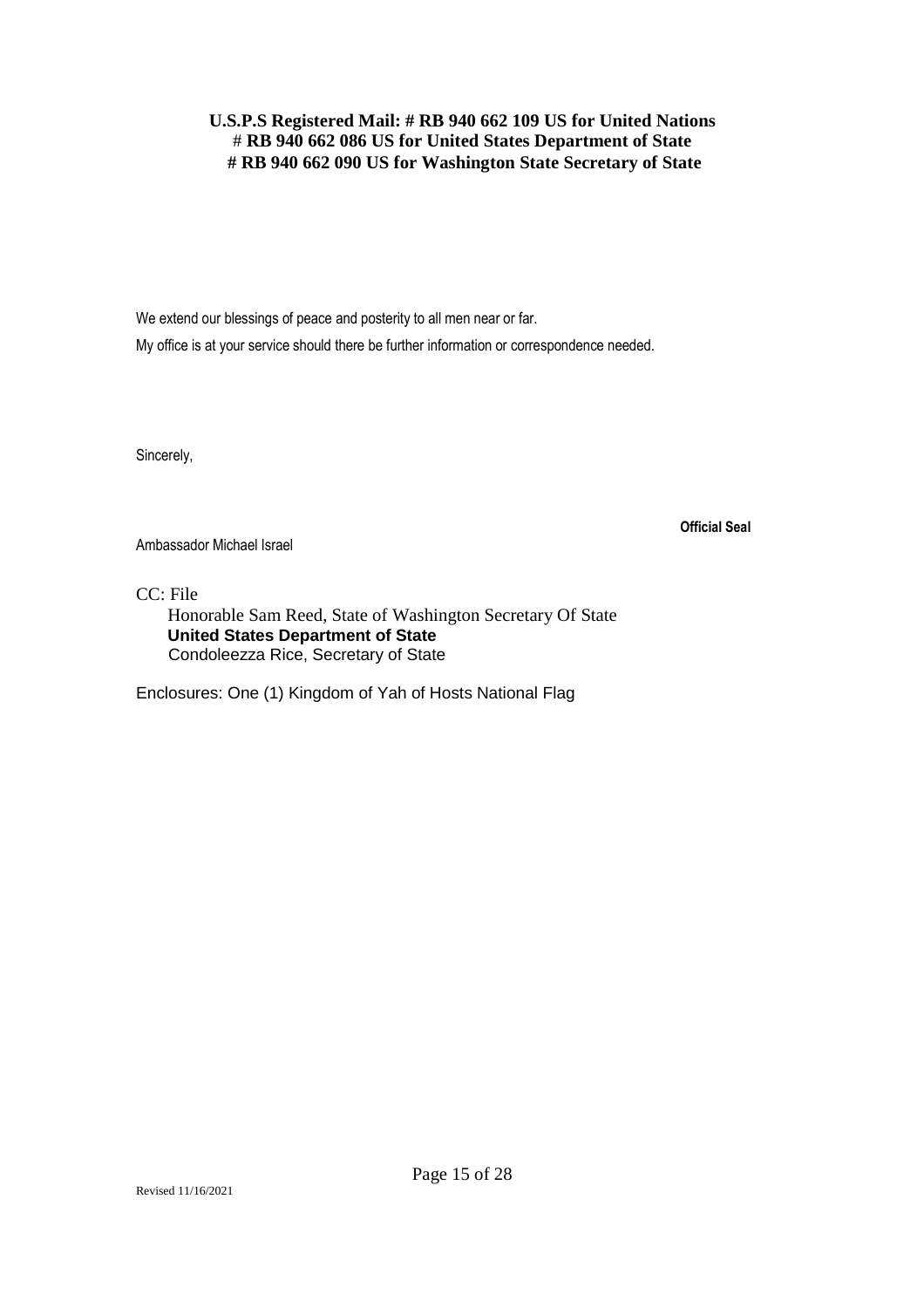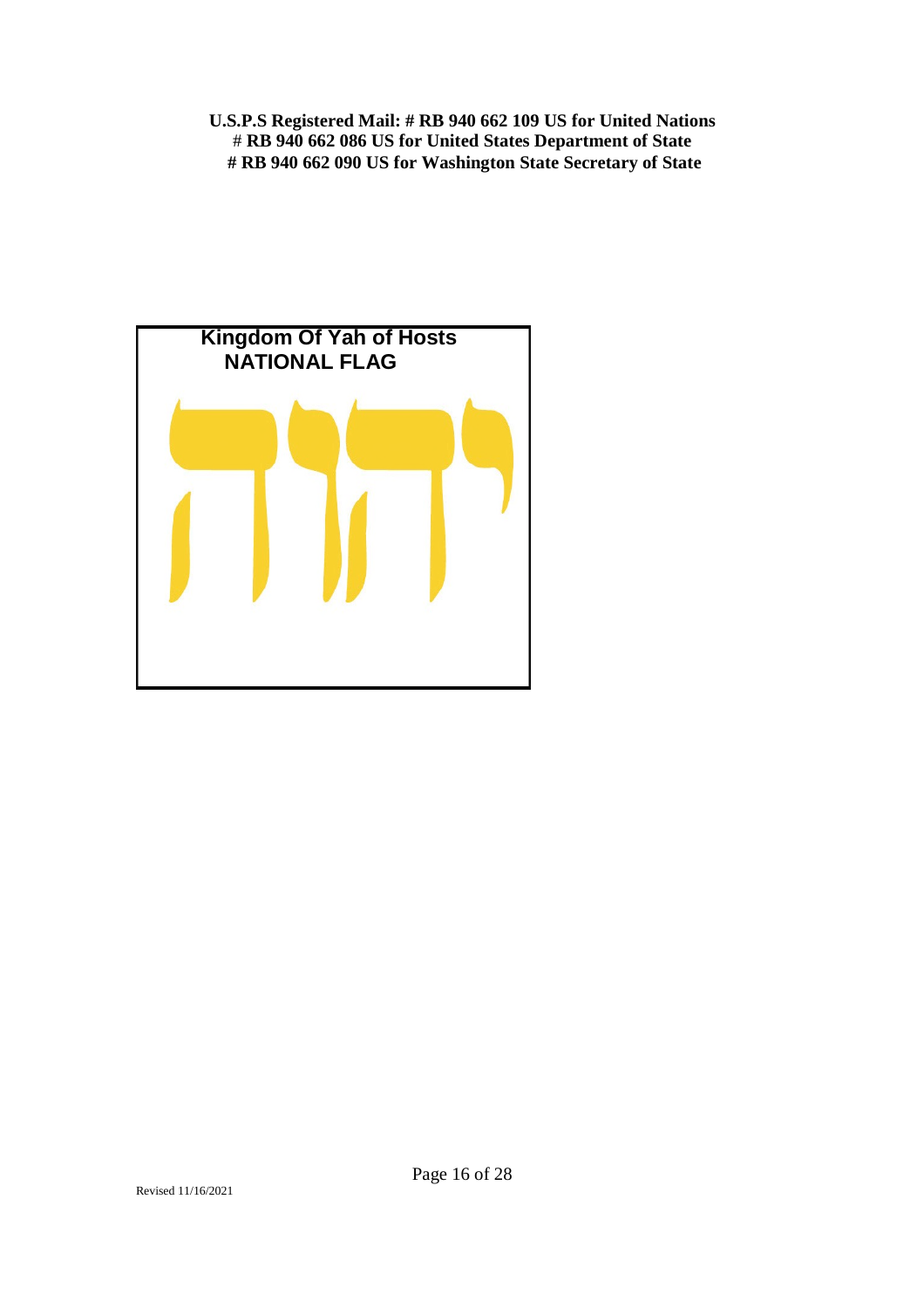**Words Defined; Glossary of Terms.** As used in this declaration of Sovereignty, the following words and terms are as defined in this section, *non obstante:*

### **Authorized Representative**

Any Ambassador, Minister, or Tribal Member operating in capacity as granted by Yah of Hosts and or the governing council of the Kingdom of Yah of Host, *Covenant House of Yehudah*, or any Ambassador, Minister, or Tribal Council member performing His or Her duties that are in harmony with the mandate of the creed and directives of the sacred Holy Hebrew Scriptures. Further, no act committed by anyone in said capacity shall be deemed as an act of state, should anyone act contrary to the dictates of Yah of Hosts, and or the governing body of *Covenant House of Yehudah.*

**Sovereign.** A person, body, or state in which independent and supreme authority is vested; a chief ruler with supreme power; a king or other ruler with limited power.

**Sovereign Immunity of state from liability.** Exists when the state is engaged in a governmental function. Mansion v. State, 3003 Mich. 1, 5 N.W.2d 527, 528. Sovereign People. The political body, consisting of the entire number of citizens and qualified electors, who, in their collective capacity, possess the power of sovereignty and exercise them through their chosen representatives. See Scott v. Sandford, 19 How. 404, 15 L. Ed.691.

**Sovereign Power or Sovereign Prerogative.** That power in a state to which none other is superior or equal, and which includes all specific powers necessary to accomplish the legitimate ends and purposes of government. See Boggs v. Merced Min. Co., 14 Cal. 309; Donnelly v. Decker, 58 Wis. 461, 17 N. W. 389,46 Am. Rep 637; com. V. Alger, 7 Cush, Mass., 81; Aetna Casualty & Surety Co. v. Bramwell, D. C.Or., 12 F.2d.307,309.

**Sovereign Rights.** A right which the state, or some of its governmental agencies, can possess, and which it possesses in the character of a sovereign , for the common benefit, and to enable it to carry out its proper functions; distinguished from such "proprietary" rights as a state, like any private person, may have in property or demands which it owns. See St. Paul v. Chicago, etc., R. Co., 45 Minn. 387, 48 N.W. 17.

**Sovereign States**. For the purpose of this declaration shall mean the twelve (12) Tribes of Israel.

**Sovereignty.** The supreme, absolute, and incontrollable power by which any independent state is governed; supreme political authority ; paramount control of the constitution and frame of government and its administration; the self-sufficient source of political power, from which all specific political powers are derived; the international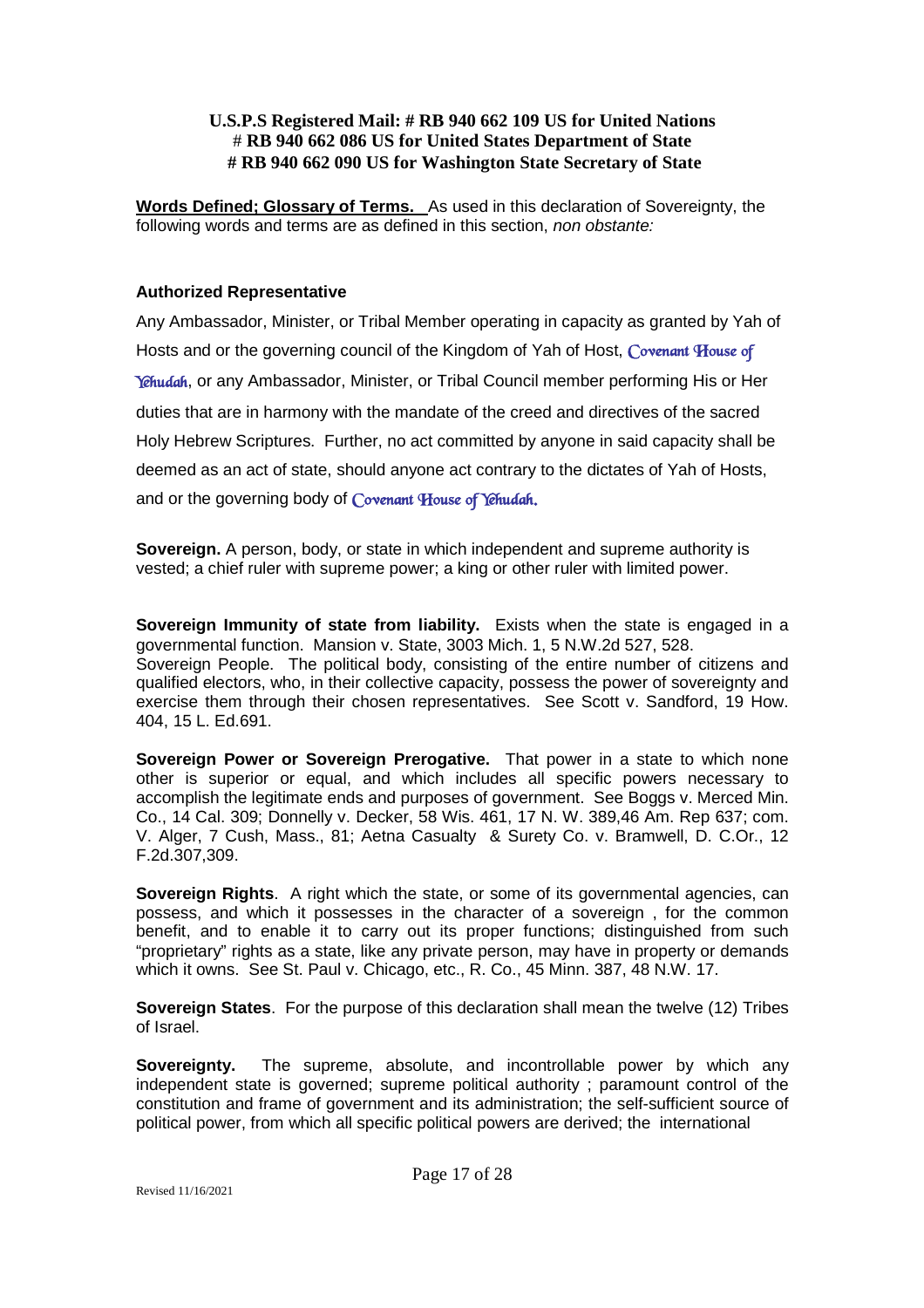independence of a state, combined with the right and power of regulating its internal affairs without foreign dictation; also a political society, or state , which is sovereign and independent. Chisholm v. Georgia, 2 Dall. 455,1L.Ed. ; Union Band v. Hill, 3 Cold., Tenn., 325; Moore v. Shaw, 17 Cal. 218, 79 Am.Dec. 123; State v. Dixon, 66 Mont. 76, 213 P.227.

The power to do everything in a state without accountability, to make laws, to execute and to apply them , to impose and collect taxes and levy contributions, to make war or peace , to form treaties of alliance or of commerce with foreign nations , and the like. Story, Const. 207

"Sovereignty" in government is that public authority which directs orders what is to be done by each member associated in relation to the end of the association. It is the supreme power by which any citizen is governed and is the person or body of persons in the state to whom there is politically no superior. The necessary existence of the state and that right and power which necessarily follow is "sovereignty". By "sovereignty "in its largest sense is meant supreme, absolute, uncontrollable power, the absolute right to govern. The word by itself comes nearest to being the definition of "sovereignty "is will or volition as applied to political affairs. City of Bisbee v. Cochise County, 52 Ariz. 1, 78 P.2d 982, 986.

### **Kingdom**.

1. A state or government having a king or queen as its head 2. Anything conceived as constituting realm or sphere of independent action or control: the kingdom of thought. 3. A realm or province of nature. 4. Bio. A taxonomic category of the highest ran, grouping together all forms of life having certain fundamental characteristics in common; in the five-kingdom classification scheme adopted by many biologist, separate kingdoms are assigned to animals(Animalia), plants (Plantea), fungi (Fungi), protozoa and eukaryotic algae (Protista), and bacteria and blue green algae (Monera). 5. The spiritual sovereignty of God Yah of Hosts. 6. The domain over which the spiritual sovereignty of God, extends, which in heaven or on earth. [bef.1000; ME; OE kingdom. See KING, -DOM]

**All**. In this Declaration of Sovereignty the word "all" means everything one has: the whole number; totality, including both all and sundry; everyone, without restriction.

**Appellation**. In this Declaration of Sovereignty the term "appellation " means: A general term that introduces and specifies a particular term which may be used in addressing, greeting calling out for, and making appeals of a particular living , breathing, flesh-and-blood man.

**Artificial Person**. In this Declaration of Sovereignty the term "artificial person" means a juristic person, such as a Debtor, and or the Legal entity all capital spelling of any Kingdom of Yah of Hosts tribal member name, also knows by any and all derivates and variations in the spelling of said name." See also **juristic person.**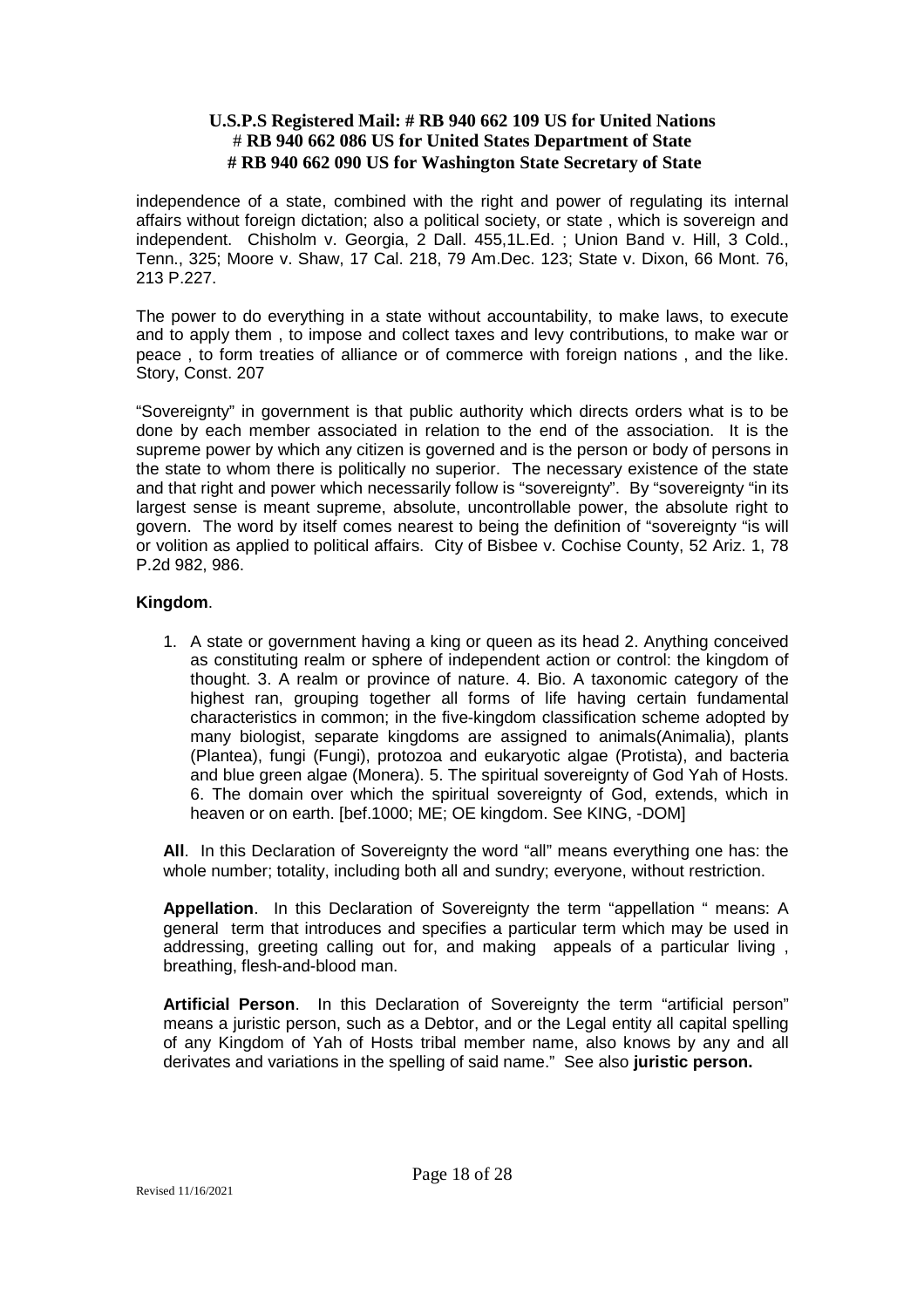**Authorized Representative.** In this Declaration of Sovereignty the term "Authorized Representative" means Ambassador of YAH of HOSTS and any designee authorized by Kingdom of YAH of HOSTS for signing on behalf of the Kingdom of YAH of HOSTS, without liability and without recourse, subject only to YAH of HOSTS himself. Any Ambassador, Minister, or Tribal Member operating in capacity as granted by Yah of Hosts and or the governing council of the Kingdom of Yah of Host, *Covenant House of Yehudah*, or any Ambassador, Minister, or Tribal member performing His or Her duties that are in harmony with the mandate of the creed and directives of the sacred Holy Hebrew Scriptures.

**Claim**. In this Declaration of Sovereignty the term "claim" means: 1. Right of payment, both when such right is rendered into the form of a judgment , and for damages that are liquidated, un-liquidated, fixed , contingent, matured, un-matured, disputed, undisputed, legal, equitable, secured, and unsecured, was well as rulings regarding and equitable remedy for breach of performance if such breach results in a right of payment, both when an equitable remedy is rendered into the form of a judgment and for debts/obligations that are fixed , continent, matured, un-matured , disputed, undisputed secured, unsecured. 2. Demanding as one's own any challenge of property, and ownership of a thing that is wrongfully withheld. (See Hill v. Henry, 66N.J. Eq. 150, 57 Alt.555. Also, a claim is to state. See Douglas v. Beasley, 40 Ala 147; Prigg v. Pennsylvania, 16pet. 615, 10 L. Ed. 1060.)

**Conduit**. In this Declaration of Sovereignty the term "conduit" signifies a means of transmitting and distributing energy and the effects /produce of labor, such as goods and services , via any name "spelled in ALL CAPITAL LETTERING," also known by any and all derivates and variations of spelling of said name.

**Debtor** . In this Declaration of Sovereignty the term " debtor" means the preexistent standing of a living sentient being that was viewed only as a corporate entity, financial slave, physical and mental slave, as personal property as defined in the United States Constitution, and The Supreme Court of The United States judicial ruling i.e. Dred Scott vs. Sanders; (Dread Scott v. John F.A. Sanford ,U.S.S C 60 U.S. 393; 15 L. Ed. 691, December, 1856).

**Diplomatic Agent** The position of **Ambassador**, **Tribal Council Elder**, or anyone so designated by and or declared in this Declaration of Sovereignty regarding the Kingdom of Yah of Hosts is a diplomatic agent position.

**Derivative**. In this Declaration of Sovereignty the term "derivative "means coming from another; taken from something receding ;secondary; that which has not the origin in itself , but obtains existence from something foregoing and of a primal and fundamental nature; anything derived from another.

*Ens Legis*. In this Declaration of Sovereignty the term "Ens legis" means a creature of the law; an artificial being, as contracted with a natural person, such as a corporation, considered as deriving its existence from the law.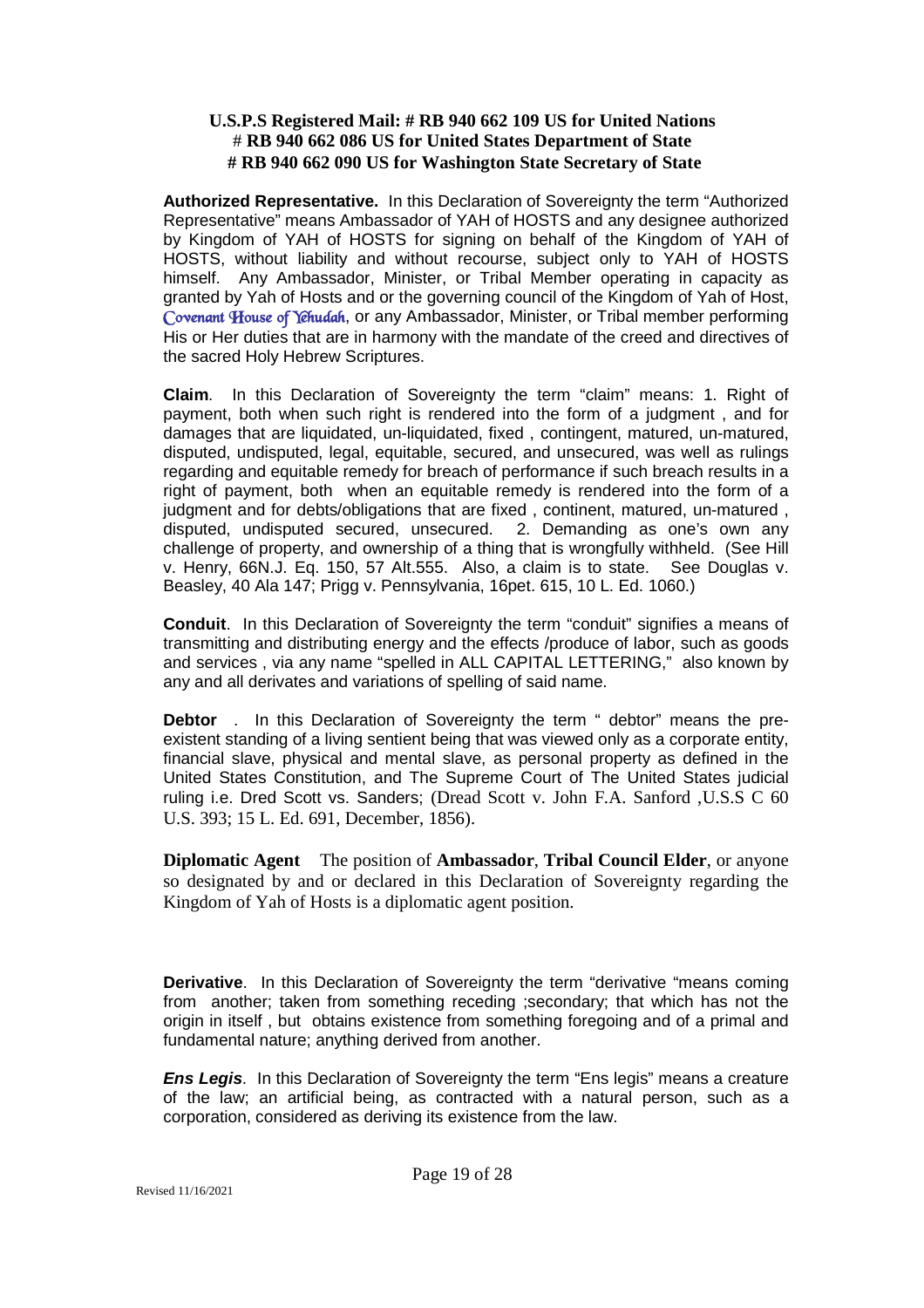**Juristic Person.** In this Declaration of Sovereignty the term "juristic person" means an abstract, legal entity *ens legis*, such as a corporation, created by construct of law and considered as possessing certain legal rights and duties of a human being; an imaginary entity, such as debtor, i.e. ALL UPPER CASE SPELLING OF ANY MEMBER OF THE Kingdom of Yah Of Hosts, which, on the basis of legal reasoning, is legally treated as human being for the purpose of conducting commercial activity for the benefit of a biological, living being.

"From the earliest times the law has enforced rights and exacted liabilities by utilizing a corporate concept – by recognizing, this is, juristic persons other than human beings. The theories by which this mode of legal operation has developed, has been justified, qualified, and defined are the subject matter of a very sizable library. The historic roots of a particular society, economic pressures, philosophic notions, all have had their share in the familiar device of the corporation. Attribution of legal rights and duties to a juristic person other than man is necessarily a metaphorical process. And none the worse for it. No doubt, "metaphors in law are to be narrowly watched." Cardozo J., in Berkey v. Third Avenue R Co., 244 N.Y. 84, 94. "But all instruments of thought should be narrowly watched lest they be abused and fail in their reason." See U.S. v. SCOPHONY CORP. OF AMERICA, 333 U.S. 795; 68 S. Ct.855; 1948 U.S."

**Land**. In this Declaration of Sovereignty the term "land " means any and all ground , soil, and earth whatsoever, including pastures, fields, meadows, woods, moors, waters, marshes, rock, and sand.

**Legal Entity.** In this Declaration of Sovereignty the term "legal entity "means an entity other than a natural person , with sufficient existence in legal contemplation that said entity can function legally, sue and be sued, and make decisions through agents.

**Liability**. In this Declaration of Sovereignty the term "liability "means every kind of legal obligation, responsibility, and duty. Also the state of being bound and obligated in law for doing , paying a debt, fulfilling an obligation, rendering committed specific performance, and the like. (See Mayfield b. first Nat'l Band of Chattanooga, Tenn., C.C.A. Tenn., 137 F. 2d. 1013, 1019; Feil v. City of Coeur d' Alene, 23 Idaho 32, 129 P.643,649, 43 L.R.A.N.S 1095; Breslaw v. Rightmire, 196 N.Y.. 539, 541, 119 Misc. 833.)

**Living, breathing, flesh-and-blood man**. In this Declaration of Sovereignty the term " Living, breathing, flesh-and-blood man" means the flesh and blood Tribal Member of the Kingdom Of Yah Of Hosts, a sentient, living being, as distinguished from an artificial legal construct, *ens legis,* i.e. a juristic person, created by construct of law.

> There, every man is independent of all laws, except those prescribed by nature. He is not bound by any institutions formed by his fellowman with out his consent." CRUDEN v. NEALE, 2 N.C. 338 (1796) 2 S.E. 70

**Natural Person.** In this Declaration of Sovereignty the term "natural person "means a living, breathing, flesh-and-blood man or woman, as distinguished from artificial person, juristic persons, and the like.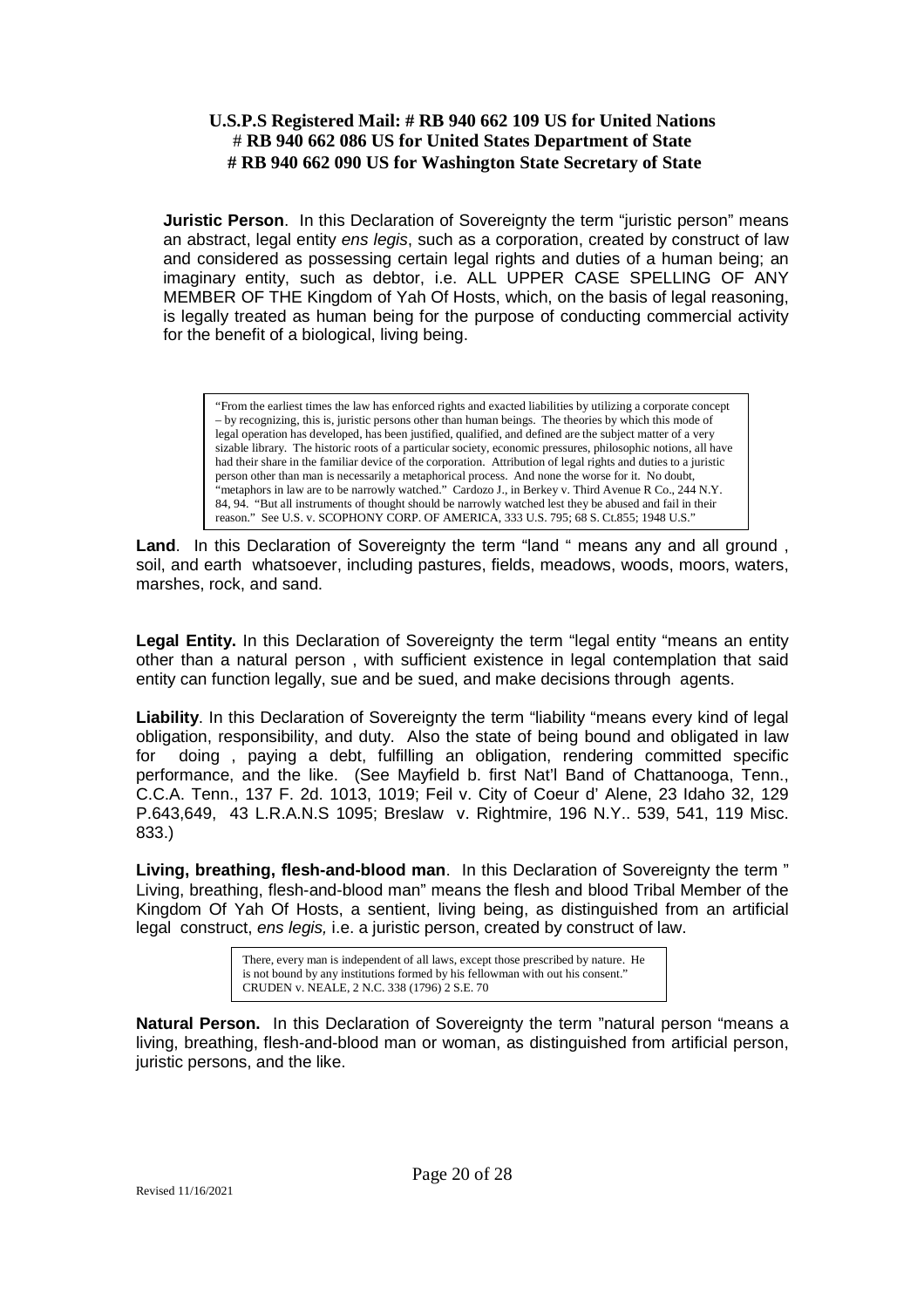**Non obstante**. In this Declaration of Sovereignty the term "non obstante" means :Words anciently used in public and private instruments with the intent of precluding , in advance, any interpretation other than certain declared objects, purposes.

**Rents, wages, salaries, and other income form whatever source derived**. In this Declaration of Sovereignty the term "Rents, wages, salaries, and other income form whatever source derived" means all rents, wages, salaries, and other income form whatever source derived, being owed , and becoming owed for the benefit of Debtor.

**Secured party**. In this Declaration of Sovereignty the term " secured party" means YAH OF HOSTS, a living, Supreme Being, the Eternal Creator of Heaven and Earth as distinguished from a juristic person created by construct of law.

**Declaration of sovereignty**. In this Declaration of Sovereignty the term " declaration of sovereignty means" this Declaration of Sovereignty, as this Declaration of Sovereignty may be amended and modified by agreement of the Tribal Council, together with all attachments , exhibits, documents, endorsements and schedules attached hereto.

**Sentient, living being**. In this Declaration of Sovereignty the term " sentient, living being" means the Congregational or Tribal members, a living, breathing, flesh-and-blood man and woman as distinguished from and abstract legal construct, such as an artificial entity, juristic person, corporation, partnership, association, and the like.

**Signature**. See UCC 3-401 (what is considered signature).

**Sign**. See UCC 1-201(39) (what is considered signed).

**Transmitting utility**. In this Declaration of Sovereignty the term " transmitting utility" means a conduit, e.g. the Debtor, i.e. the ALL CAPITAL SPELLING OF ANY TRIBAL MEMBERS NAME prior to the signing of the sacred Sovereign Covenant between themselves and Yah of Hosts, such viewing or recognition is declared null and void as there exists no medium in the Kingdom of Yah of Hosts for legal entities, legal engis, or Corporate existence better known and identified by the ALL CAPITAL SPELLING OF ANY flesh and blood sentient beings name. The corporate identity and belongings of such transition into the de jure existence of the living soul as outlined hereunder;

Paragraph "(b)' List

1. Any and every alleged birth document/record regarding Any Tribal Member, such as THE STATE OF (any state), BUREAU OF VITAL STATISTICS, CERTIFICATION OF VITAL RECORDS, I.E. ANY AND EVERY "CERTIFICATE OF BIRTH , " "STANDARD CERTIFICATE OF BIRTH," "CERTIFICATE OF LIVE BIRTH," " STANDARD CERTIFICATE OF LIVE BIRTH", "NOTIFICATION OF BIRTH REGISTRATION," "NOTIFICATION OF REGISTRATION OF BIRTH," " CERTIFICATE OF REGISTRATION OF BIRTH ," "CERTIFICATE OF BIRTH REGISTRATION," and any other otherwise-entity birth document /record-issued at any of the following levels: hospital, city, county, state, federal, other-allegedly involving, concerning, binding, derived from etc. the same consisting of any assemblage of letters regarded as identifying/referencing Debtor, or the ALL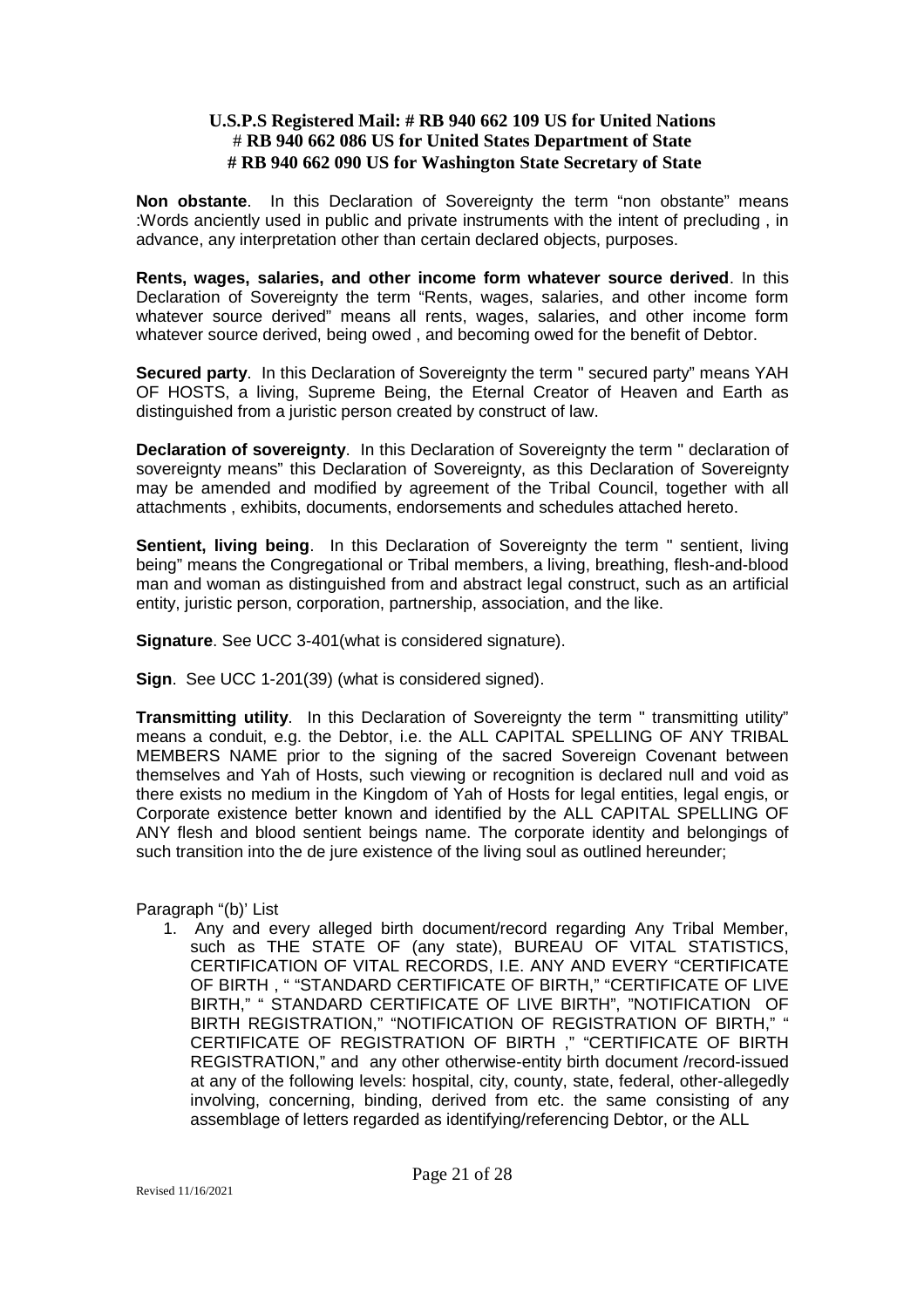- 2. CAPITAL CORPORATE DENOTATED SPELLING of any Tribal member, for any reason what so ever;
- 3. All land and real property:
- 4. All buildings , structures, and fixtures, and the appurtenances situated thereon and affixed there to ;
- 5. All documents involving all real property in which Kingdom of YAH of HOSTS citizens have an interest, including all buildings, structures, fixtures and appurtenances situated on an affixed thereto;
- 6. All motor vehicles and wheeled conveyances of any kind, motorized and otherwise, in which Kingdom of YAH of HOSTS citizens has an interest; the right to issue vehicle identification, commonly known as license plates.
- 7. All vessels and all equipment , accoutrements, baggage, and cargo affixed thereto, pertaining thereto, stowed therein, and the like including but no limited by
- 8. :all motors, engines, ancillary equipment, accessories, parts, tools, instruments, electronic equipment, navigation aids, services equipment, lubricants and fuels and fuel additives.
- 9. All aircraft and all equipment, accoutrements, baggage, and cargo affixed thereto, pertaining thereto, stowed therein, and the like including but no limited by :all motors, engines, ancillary equipment, accessories, parts, tools, instruments, electronic equipment, navigation aids, services equipment, lubricants and fuels and fuel additives.
- 10. All deposit accounts, i.e. all demand, time, savings, passbook, and other accounts maintained with a bank of any kind whatsoever;
- 11. All credit card accounts;
- 12. All charge accounts;
- 13. All brokerage accounts, i.e. all stock, bond, mutual fund, and money-market accounts, and the like.
- 14. All Retirement plan accounts, Individual Retirement Accounts, 401(k)'s, pensions plans, and the like;
- 15. All precious metals and bullion, and any storage box and receptacle within which such is stored;
- 16. All stockpiles, collections, build-ups, amassments, and accumulations, however small , of Federal Reserve Notes, gold certificate, and silver certificates and all other types and kinds of cash, coin currency , an money (delivered into possession of Secured Party as of date of this Declaration of sovereignty as described in subparagraph "(b)" of second paragraph on page 1 of this Declaration of Sovereignty:
- 17. All stock , bonds, drafts, futures, insurance policies, investment securities, notes, options, puts , calls, warrants, securities, and benefits from trust and the like;
- 18. All bank "safety" deposit boxes, the contents therein, and the box numbers associated there with , and the keys, combinations, security codes, passwords, and the like associated therewith
- 19. All credit of Debtor;
- 20. Al proceeds , products, accounts, and fixtures from crops, mine head, well head, etc.;
- 21. All rents, wages, salaries, and other income whatever source derived;
- 22. All land , mineral, water, and air rights;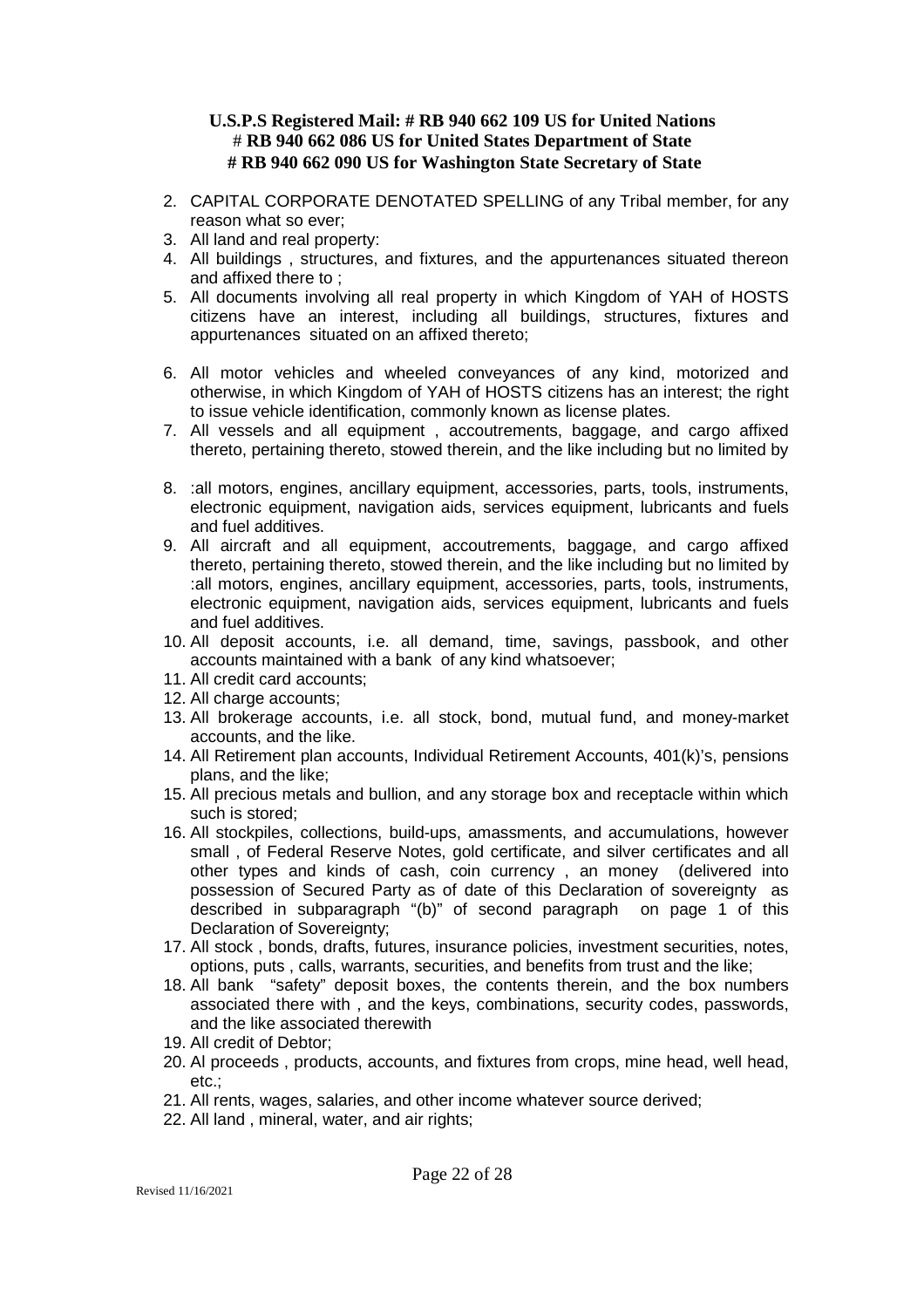- 23. All documents, records, and certificates re cottages, cabins, houses, and buildings in which Debtor has an interest;
- 24. All inventory in any source;
- 25. All machinery , both farm and industrial,
- 26. All trailer , mobile, homes, and recreational vehicles, and house, cargo, and travel trailers, and all equipment , accoutrements, baggage, and cargo affixed thereto ; to stowed therein , and in any manner attached thereto , including but

not limited by; all ancillary equipment, accessories, parts, service equipment, lubricants, and fuels and fuel additives;

- 27. All livestock and animals, and all things required for the care , feeding, use, transportation , and husbandry thereof;
- 28. All computers, computer-related equipment and accessories, electronically stored files and data , telephones, electronic equipment, and office equipment and machines;
- 29. All visual reproduction systems, aural reproduction systems , motion pictures, films, video tapes, audio tapes, sound tracks, compact discs, phonograph records, film, video and aural production equipment, cameras, projectors, and musical instruments;
- 30. All books, booklets, pamphlets treaties, essays, treatments, monographs, stories, written material, libraries, plays, screenplays, lyrics, songs and music;
- 31. All financial books and records;
- 32. all proprietary data and technology, inventions, royalties and good will;
- 33. All scholastic degrees, diplomas, honors, awards and meritorious citations;
- 34. All records diaries , journals, photographs, negatives, transparencies, images, video footage, film footage, drawings, sound records, audio tapes, video tap, and computer production and storage facility of any kind;
- 35. All fingerprints , footprints, pal prints, thumbprints, **RNA material**, DNA materials, blood and blood fractions, biopsies, surgically removed tissue, body parts, organs, hair teeth, nails, semen, urine, **other bodily fluids and matter**, voiceprint, retinal image, and the description thereof, and all other corporal identification factors, and said factors' physical counterparts, in any form, and all records, records numbers, and information pertaining thereto , re Debtor;
- 36. All biometrics data, records, information, and processes not elsewhere described the use thereof and the use of the information contained therein, pertaining thereto, and otherwise.
- 37. **All rights** for requesting, **refusing**, authorizing, and **disallowing the administration of any drug**, manipulation, material, process, procedure, ray, and wave that might alter **a tribal member of the Kingdom of Yah of hosts** state of the body , mind, spirit, will and any other aspect of being, by any means, method, and process whatsoever;
- 38. **All rights** for obtaining, using, requesting, **refusing**, and authorizing the administration of, any blood, beverage, nourishment, water, and the like, **that might be infused into**, **such as by injection**, **swallowing**, and the like into the body, and any substance that might affect the body in any manner whatsoever;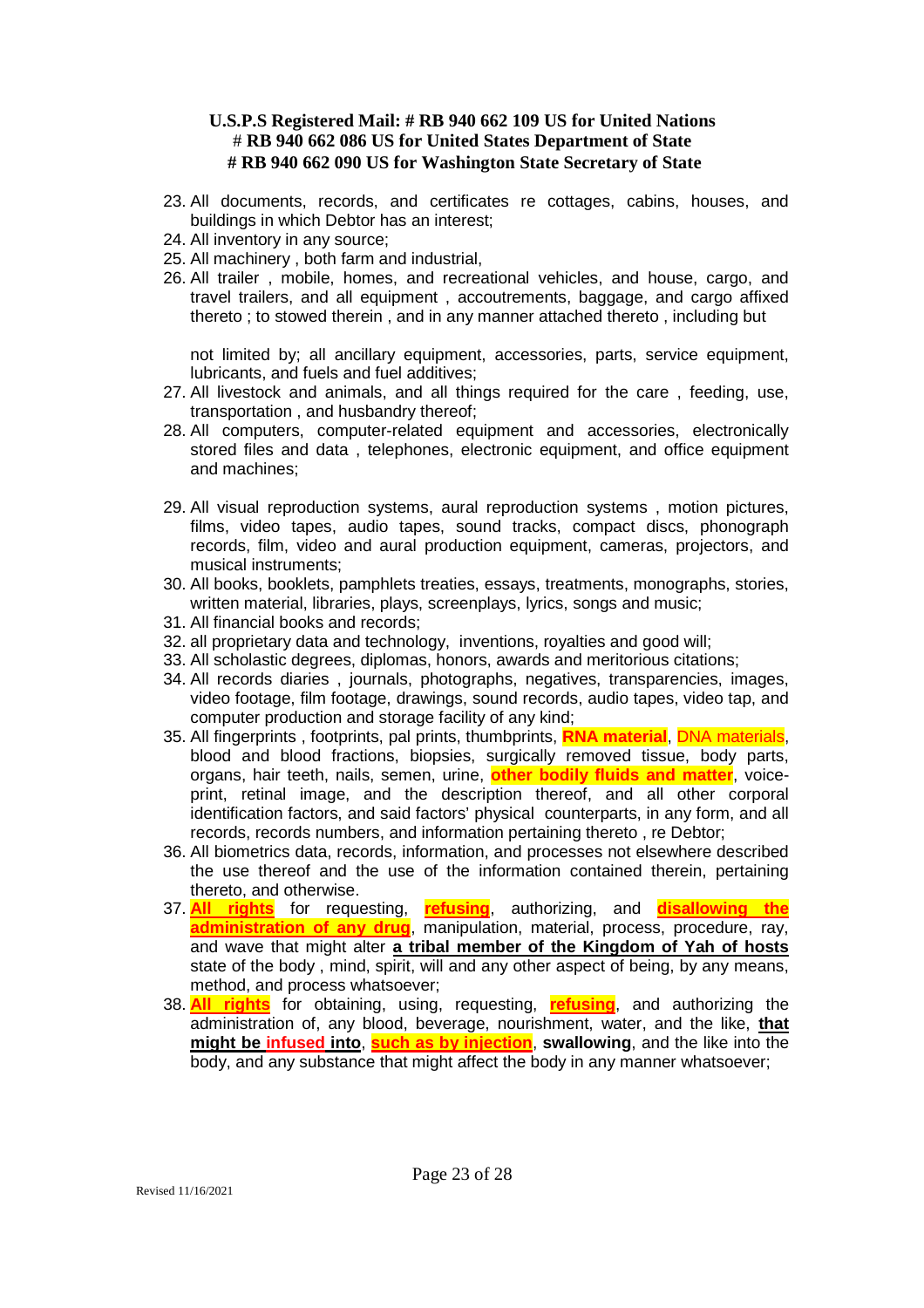- 39. All keys , lock, combination, encryption codes, safes, and secured places, and security devises, security programs, and all software, machinery, and devices associated therewith and related thereto ;
- 40. All rights for accessing and using utilities upon payment of the same unit costs as the comparable units of usage offered for the benefit of most-favored customers, including cable, electricity, garbage, gas, internet, satellite, sewer, telephone, water, internet e-mail, and all other methods of communication, energy transmission , and food an water distribution;
- 41. Al rights for bartering, buying, contracting, selling, and trading, ideas , products, services, and work ;
- 42. All rights for creating, inventing, adopting, utilizing, and promulgating any system and means of currency, money, medium of exchange, coinage, barter, economic exchange, bookkeeping, record-keeping, and the like;
- 43. All rights for using all free, rented, leased, fixed, and mobile domiciles, as if each were a permanent domicile, free from requirement for applying for and otherwise, and free from entry , intrusion, and surveillance, by any means, regardless of duration of lease periods, so long as any required lease is currently paid, but wherein the alternative ,a subsequent three-day grace period has not expired;
- 44. All rights for managing, maneuvering directing, guiding, and traveling in any form of motorized conveyance whatsoever, e.g. automobile, trucks, motorcycle, and the like , without any requirement for applying for, and without the obligation of obtaining, any government license , permit, certificate, permission, and the like, of any kind whatsoever;
- 45. **All rights marrying and procreating children**, and rearing, educating, training, guiding, and spiritually, enlightening any such children, with out any requirement for applying for, and without the obligation for obtaining, any government – issued license number, serial number, permit, certificate, permission, and the like, of any kind whatsoever;
- 46. All rights for buying , selling, trading, gathering, growing, hunting, raising, angling, and trapping food, fiber, and raw materials for shelter, clothing and survival;
- 47. **All rights for exercising and enjoying freedom of religion**, **worship**, use of sacraments; spiritual practice and expression without any abridgement of freedom of speech, publishing, peaceable assembly, and petitioning Government for redress of grievances, and also petitioning and military force of the United States, as well as any other group, agency and organization, and **otherwise for physical protection from threats** involving the safety and integrity of the person, as well as all property of Tribal Members from any source, both "public" and "private";
- 48. All rights for self-defense of self, family , and parties requesting physical protection of person and property, **Yah of Hosts is the defense of The Kingdom Of Yah of Hosts**, and Covenant House of Yehudah operating within jurisdiction of said Kingdom;
- 49. **All rights** for creating , preserving, and maintaining **inviolable spiritual sanctuary** and **receiving into same** any and all parties **requesting** safety, shelter, **and sanctuary**;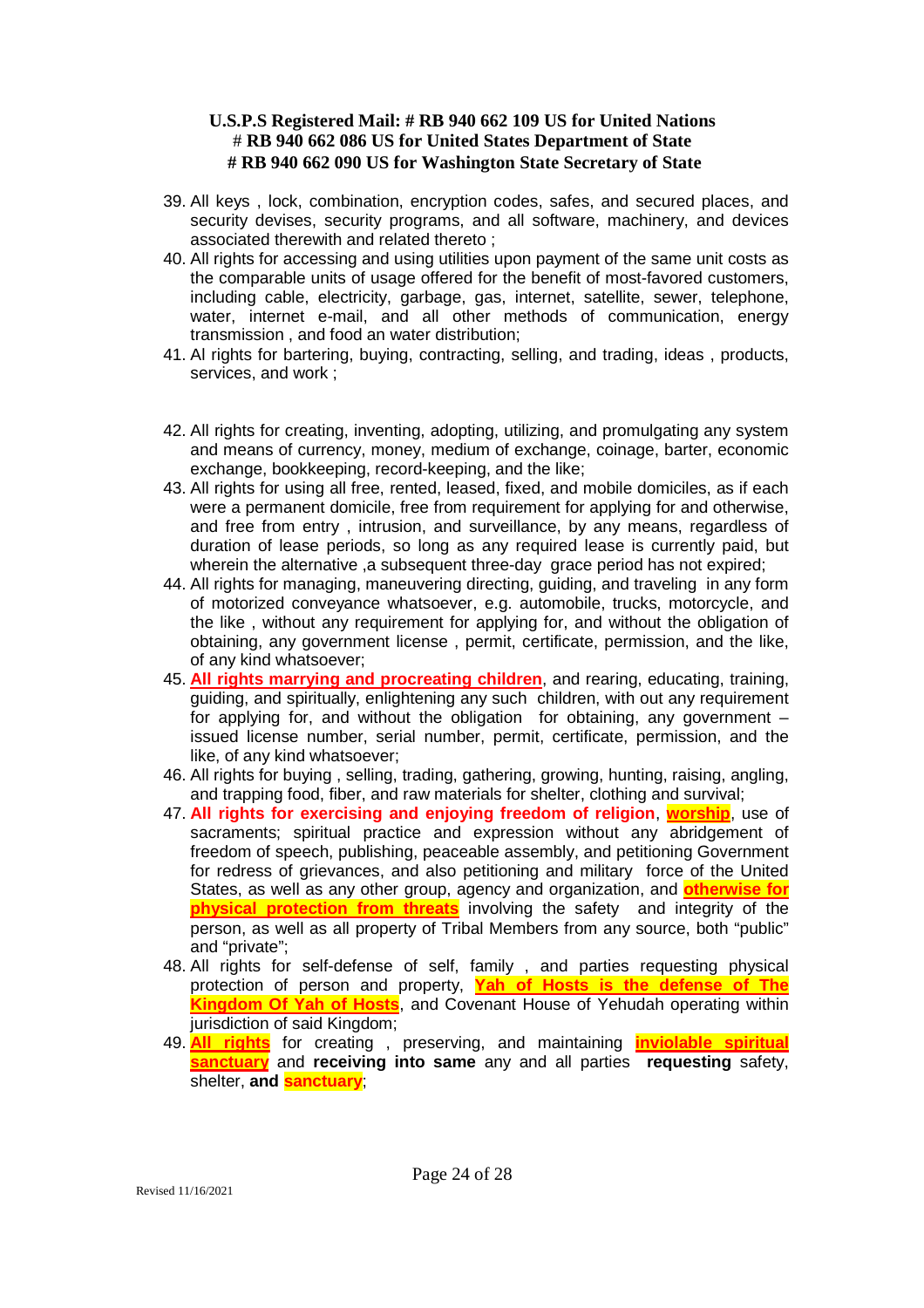- 50. **All rights** involving privacy and security in person and property, including all rights such as the safety and security of all household members, **sanctuary dwellers, and guests**, and all papers and effects of Debtor and all household and sanctuary dwellers and guests, against any governmental, quasigovernmental, and private intrusion, detainee, entry, seizure, search, surveillance, trespass, assault, summons, and warrant, except with proof of superior claim duly filed with the Living Creator Himself, Yah of Hosts by any such intruding party notwithstanding whatever purported authority, warrant, order, law, pretense, issued **under color of law** may be promulgated as the authority for any such intrusion, detainee, entry , seizure, search , surveillance, trespass, assault, summons, warrant, and the like;
- 51. All claims of ownership and certificates of titles involving corporeal and in corporeal hereditaments, hereditary succession, and all innate aspects of being, i.e. mind, body, soul, free will, faculties, and self; within the Ancient Mosaic Law and future directives given by YAH OF HOSTS
- 52. All names used in all corporations sole executed and filed , as well, as might be executed and filed , under said names;
- 53. All intellectual property , including all speaking, writing, and other media;
- 54. All signatures and autographs;
- 55. All present and future retirement incomes , and rights in such incomes, deriving from any of Debtors accounts, deposit accounts, and otherwise;
- 56. All present and future medical and healthcare rights, and rights owned through survivorship, from any Debtor's account, deposit accounts, and otherwise;
- 57. All applications, filings, correspondence, information, identifying marks, images, licenses, travel documents, materials, permits, registrations, and records and records numbers held by any entity, for purposes, however acquired, as well as the analyses and uses thereof, and any use of any information and images contained therein, regardless of creator, method, location, process, and storage form, including all processes algorithms analyzing, classifying, comparing, compressing, displaying, identifying, processing, storing, and transmitting said applications, filings, correspondence, information, identifying marks, images, licenses, travel documents, materials permits, registrations, records, and records numbers, and the like;
- 58. All library cards;
- 59. All accounts, deposits, escrow accounts, lotteries, overpayments, prepayments, prizes, rebates, refunds, returns, claimed and unclaimed funds, and all records and records numbers, correspondences, and information pertaining thereto, as well as all such items construed as being derived there from ;
- 60. all drugs, herbs, medicine, medical supplies, cultivated plants, growing plants, inventory, ancillary equipment, supplies, propagating plants, and seeds, and all related storage facilities and supplies;
- 61. All products of and for agriculture, and all equipment, inventories, supplies, contracts, and accoutrements involved in the planting tilling, harvesting, processing, preservation, and storage of all products of agriculture;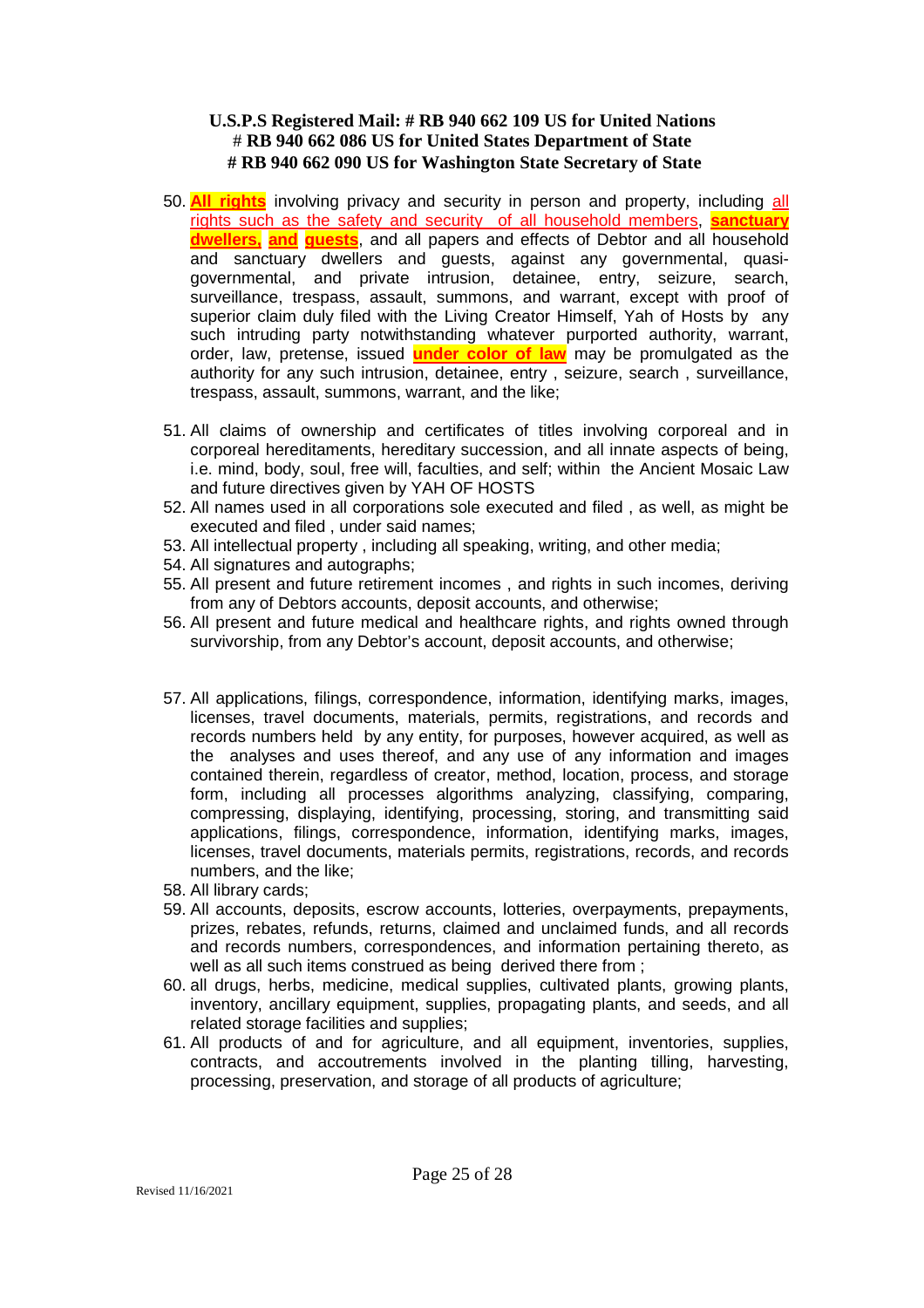- 62. All farm , lawn, and irrigation equipment, and all accessories, attachments, handtools, implements, service equipment, parts and supplies associated therewith and related thereto;
- 63. All fuel , fuel tanks, and containers and all involved and related delivery and transfer systems;
- 64. All metal-working, woodworking; and other such machinery, and all ancillary equipment, accessories, consumables, power tools, a hand tools, inventories, storage cabinets, toolboxes, work benches, shops and facilities;
- 65. All camping , fishing hunting, and sporting equipment and all special clothing, materials, supplies, and baggage related thereto;
- 66. All rifles, guns, bows, and crossbows and related accessories, and the ammunition, projectiles, and integral components thereof;
- 67. all radios, televisions, communication equipment, receivers, transceivers, transmitters, antennas, and towers, and all ancillary equipment, supplies, computers, software programs , wiring, and related accessories and devices;
- 68. All power generating machines, devices, and the like, and all storage, conditioning , control, distribution, wiring, and ancillary equipment as might pertain thereto in any manner;
- 69. All computer and computer systems and the information contained therein , as well as all ancillary equipment, printers, and data compression, and encryption devices and processes;
- 70. All office and engineering equipment , furniture ancillary equipment, drawings, tools, electronic and paper files, and items associated therewith and related thereto ;
- 71. All water wells and well-drilling equipment, and all ancillary equipment, chemicals, tools, and supplies;
- 72. All shipping, storing, and cargo containers, and all chassis, truck trailers, vans, and the contents thereof, both on-site and in-transit, as well as in storage anywhere;
- 73. All building materials and prefabricated buildings, and all components and materials pertaining thereto , both and before during manufacture, transportation, storage, building, erection, and vacancy while awaiting occupancy thereof;
- 74. All communications and data , and the methods, devices, and forms of information storage and retrieval, and the products of any such stored information;
- 75. All books, drawings, magazines, manuals, and reference materials regardless of physical form;
- 76. all antiques, artwork, paintings, sculptures, etchings, photographic are, lithographs, and serigraphs, and all frames and mounts pertaining thereto , affixed thereon , and otherwise;
- 77. All food, and all devices, tools, equipment, vehicles, machines, and related accoutrements involved in food preservation, preparation, growth, transport, and storage;
- 78. All construction machinery and equipment and all ancillary equipment, supplies, materials, fuels, fuel additives, supplies, materials, and services equipment pertaining thereto;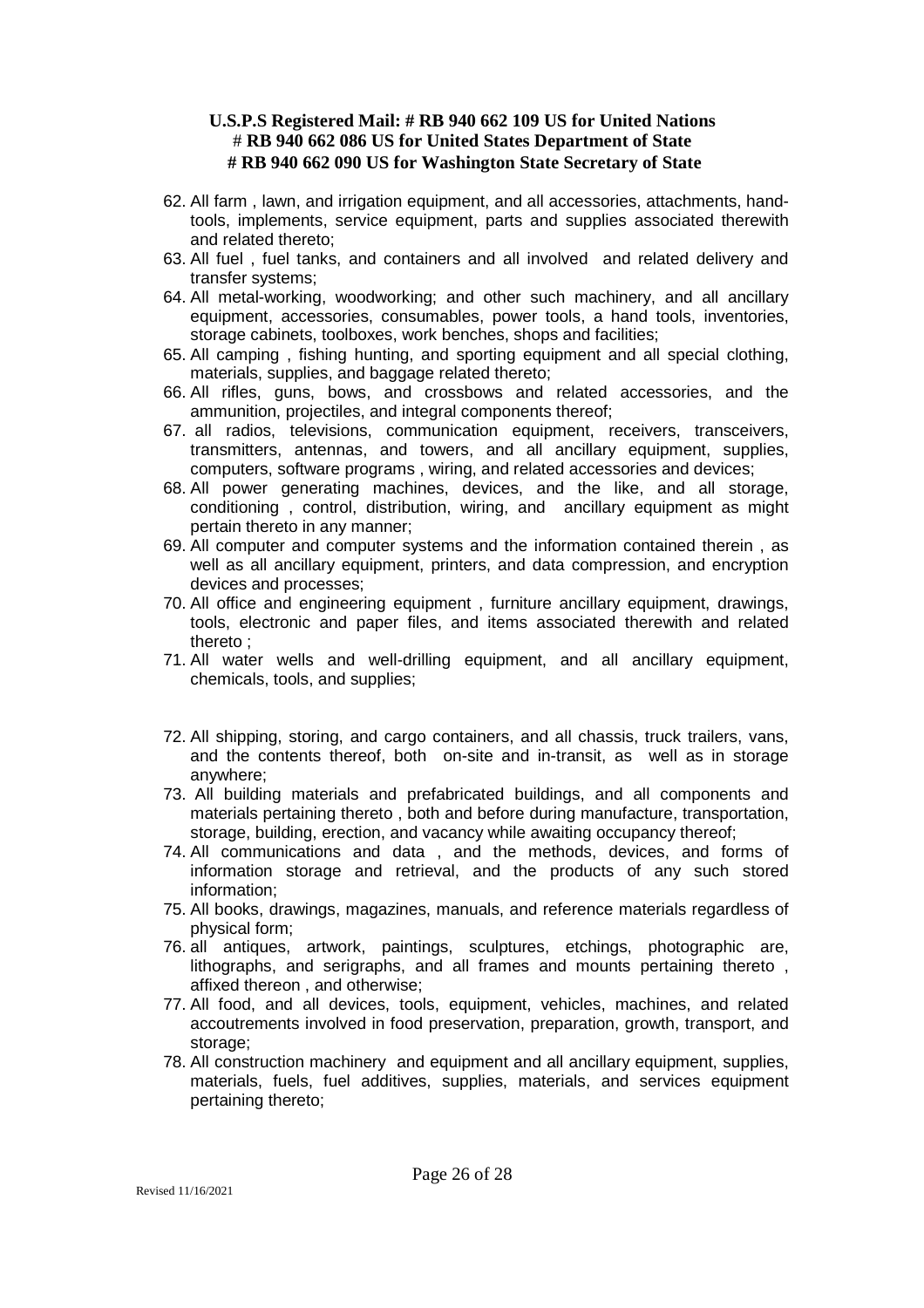- 79. All medical , dental, optical prescription and insurance records, records numbers, and information contained in any such records pertaining thereto;
- 80. All inheritances obtained, as well as all inheritances as might be received:
- 81. All wardrobe and toiletries;
- 82. All watches, jewelry, precious jewels, and semi-precious stones, and any mounting attached thereto, and all rings, except wedding rings, and all storage boxes within which any of the foregoing items are stored;
- 83. All radios, televisions, household goods and appliances, linen, furniture, kitchen utensils, cooking utensils, cutlery tableware and pottery;
- 84. All ownership equity, property, and rights in property now owned, held, and hereafter acquired, in all businesses, corporations, companies, trusts, partnerships, limited partnerships, organizations, proprietorships, and other like entities, and all books and records pertaining thereto, all income obtained there
- 85. from, and all accessories, accounts, equipment, information, inventory, money, parts, spare parts, and computer software pertaining thereto;
- 86. All packages , parcels, envelopes, and labels of any kind whatsoever that are addressed for the benefit of Debtor, both when received and when not received by Debtor;
- 87. All telephone, fax, and pager numbers;
- 88. All email addresses , internet URL's, Internet web sites , Internet domain names, and Internet Service Provider accounts;
- 89. Any items of property not specifically described/named/ specified/ listed by make, model serial number, account number, etc. is expressly herewith included as an item of property pledged by Debtor as collateral for securing Debtor's contractual obligation in favor of a tribal member of the Kingdom of Yah of hosts;

This Declaration of Sovereignty expressly herewith includes and encompasses all rights, legal title, equitable title, and interest in property described in this Collateral section, both when now owned and when hereafter acquired, now existing and such as might hereafter arise, and wherever located.

**Held harmless and Indemnified**. In this Declaration of Sovereignty a Tribal Member of the Kingdom of Yah of Hosts is held harmless and indemnified from the juristic corporate entities so identified by the spelling of one's name in ALL CAPITAL LETTERING, or anything that references any form not relating to a flesh and blood man or woman sentient being.

**Diplomat: anyone in official capacity as a representative of the Kingdom of Yah of Hosts, to Include Ambassador, Tribal Council Elder, and or so designated by the ruling council.**

### **Covenant:**

**The Sovereign Covenant as incorporated herein, and or modified now or in the future.**